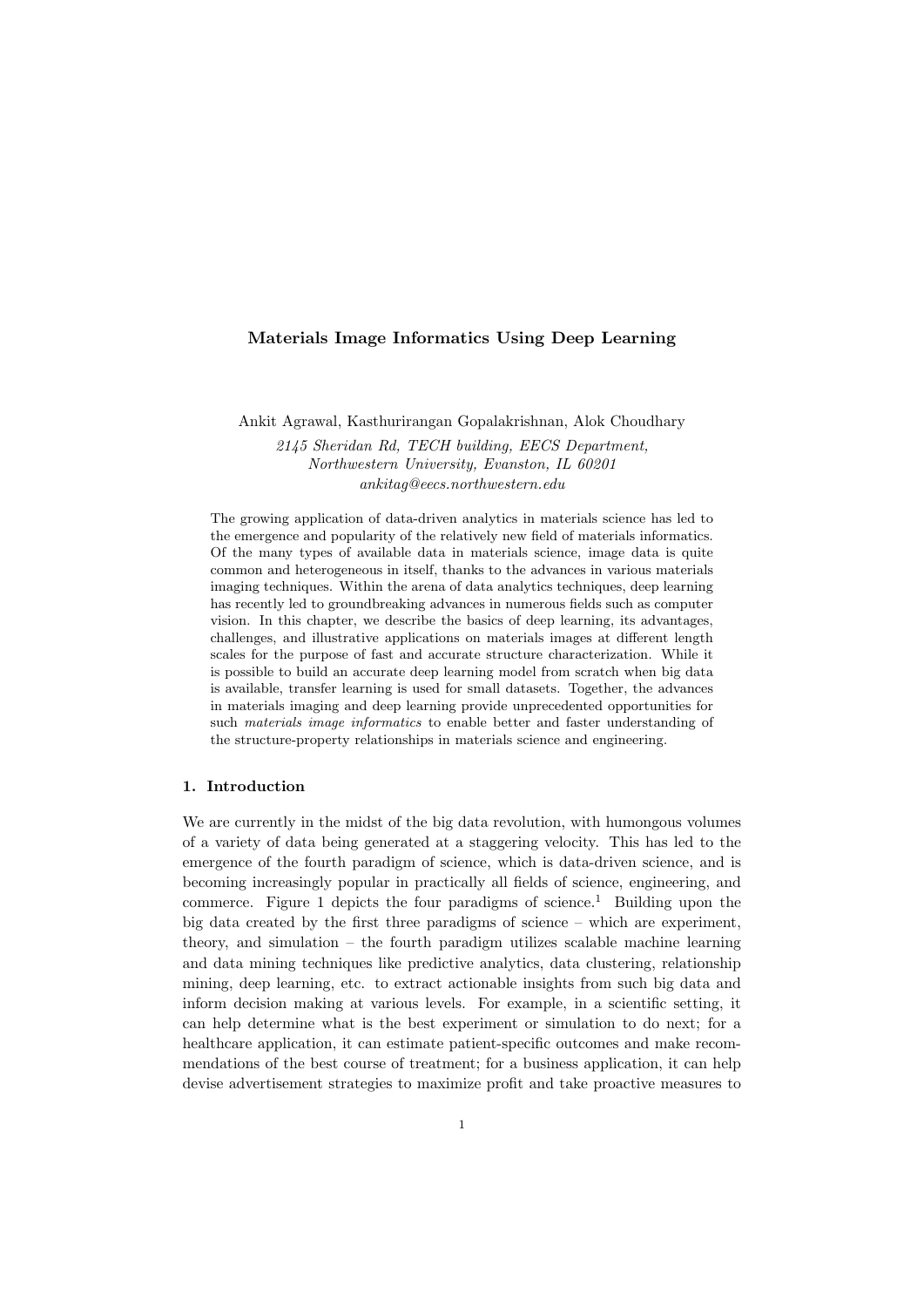prevent customer attrition, etc. Therefore, it is not surprisingly that scalable datadriven techniques<sup> $2-21$ </sup> have found numerous applications in several diverse fields such as business, marketing, and eCommerce,  $2^{2-28}$  healthcare,  $2^{9-40}$  climate science,  $4^{1-47}$ bioinformatics,<sup>48–55</sup> social media,<sup>56–64</sup> materials science,<sup>65–79</sup> and cosmology,<sup>80–86</sup> amongst many others. In particular, over the last few years, deep learning  $87$  has become the data analytics technique of choice due to its groundbreaking success in several traditional artificial intelligence applications like computer vision $88$  and speech recognition.<sup>89</sup>



Fig. 1. (reproduced from reference<sup>1</sup> under CC-BY license) The four paradigms of science. For the most part of history, science was purely empirical or observational, which is known today as the experimental branch of science. The advent of calculus in the 17th century made it possible to express natural phenomena as mathematical laws, giving rise to the second paradigm of science, which is model-based theoretical science. The invention of computers in the 20th century allowed solving for much larger and complex theoretical models (system of equations), enabling simulations of several real-world phenomena, which is the third paradigm of science. The 21st century has seen an explosive growth of the data resulting from the first three paradigms, so much so that all the available historical data in itself has become a valuable resource for learning and enhancing our understanding of this world, heralding the arrival of the fourth paradigm of science, which is (big) data-driven science.

The field of materials science and engineering relies on experiments and simulations to better understand the so-called processing-structure-property-performance (PSPP) relationships. It is well-known that almost everything in materials science depends on the understanding of PSPP relationships, where the science relationships of cause and effect go from left to right, and the engineering relationships of goals and means go from right to left. The design of new materials with desired properties requires understanding this complex system of interrelated mechanisms in materials across numerous length and time scales. Figure 2 depicts these PSPP re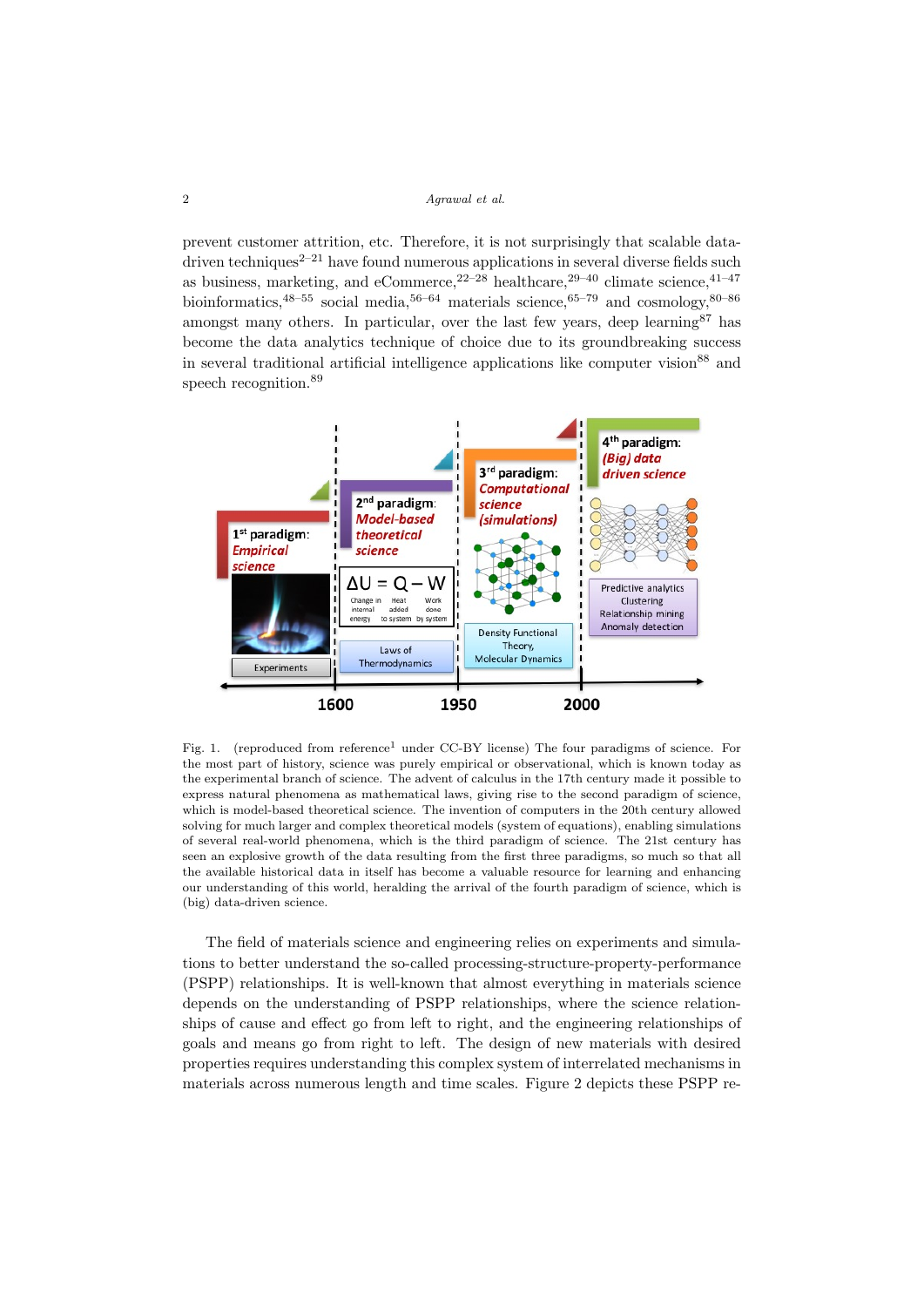lationships of materials science and engineering. Materials informatics, $1,72,90$  which is the realization of the fourth paradigm of science in materials science, can help generate fast and accurate forward models for predicting materials properties that can serve as cost-effective proxies to experiments and simulations. In turn, such fast forward models can also help realize inverse models for materials discovery and design, which are typically formulated as optimization problems. The importance for such data-driven informatics approaches in materials science has also been emphasized by the Materials Genome Initiative  $(MGI)$ ,  $91.92$  which envisions the discovery, development, manufacturing, and deployment of advanced materials twice as fast and half the cost.



Fig. 2. (reproduced from reference<sup>1</sup> under CC-BY license) The processing-structure-propertyperformance relationships of materials science and engineering, where the deductive science relationships of cause and effect flow from left to right, and the inductive engineering relationships of goals and means flow from right to left. Further, it is important to note that each relationship from left to right is many-to-one. Materials informatics (data science) approaches can help decipher these relationships via forward and inverse models.

There are numerous kinds of materials data that record the equilibrium and temporal evolution of composition, processing, structure, properties, and applicationspecific performance metrics for a given material. Advances in materials imaging technologies at different time and length scales such as various types of microscopy, spectroscopy, and photography have made materials image data quite common, which are typically used to infer the materials' structure and subsequently understand structure-property relationships. In that sense, materials structure characterization can be considered as an inverse problem, since structure is the cause and image is the effect, and the characterization problem is to deduce the structure that produced the given image.

In this chapter, we shall take a look at some recent advances in materials image informatics at different length scales using deep learning techniques, after a brief introduction to deep learning and convolutional neural networks (CNNs), which are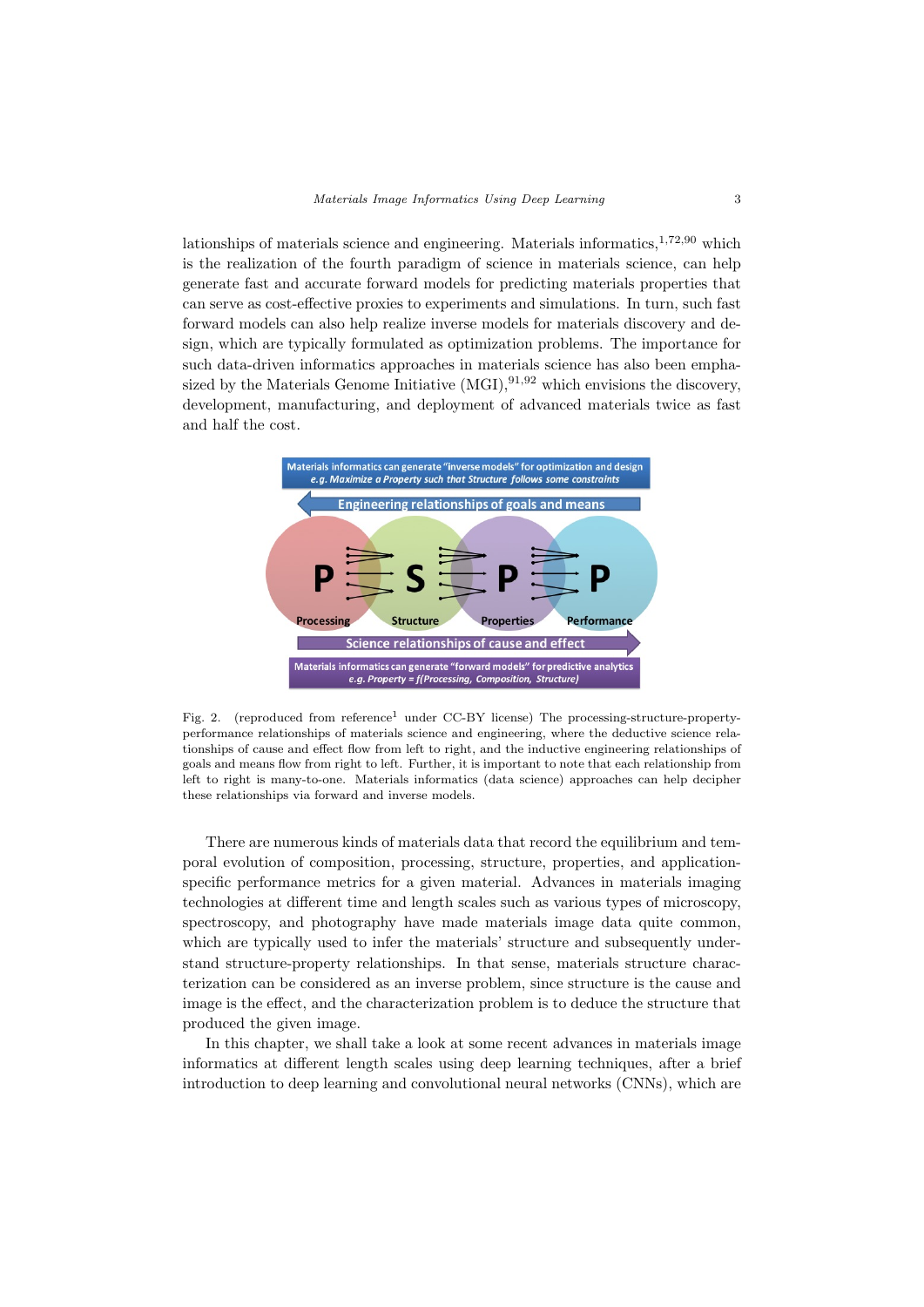a class of deep learning networks specifically used on image datasets. In particular, we will take the example of indexing electron backscatter diffraction (EBSD) images,  $93$  crack detection in pavement images,  $94$  and structural health monitoring on infrastructure images taken from an unmanned aerial vehicle (UAV).<sup>95</sup> The rest of this chapter is organized as follows: Section 2 introduces the basic concepts in deep learning, followed by illustrative materials image informatics in Section 3. Section 4 summarizes and concludes the chapter.

## 2. Deep Learning

Deep learning is a recent revolutionary breakthrough in machine learning (ML), arisen from a rediscovery of deep neural networks, and fueled by the availability of two key ingredients – big data and big compute – that are becoming increasingly available and affordable over the past few years. It is considered a very powerful method to exploit the information locked in big data. Deep learning has enabled ground-breaking advances in various fields, such as computer vision,  $96,97$  natural language processing,  $98,99$  and speech recognition.  $89,100$  It is well-known in the field of ML that the way data is represented for input to a ML algorithm has a huge influence on the success of the model. Deep learning enables automated learning of multiple levels of representation, discovering more abstract features at higher levels.

# 2.1. Artificial Neural Networks

An artificial neural network (ANN) is a computing system inspired by the biological neural networks in animal brains. The fundamental unit of ANNs is called a neuron, which can take in multiple inputs and output a non-linear function (called the activation function) of the weighted sum of inputs. Commonly used activation functions are the sigmoid function, tanh function, and the rectified linear unit (ReLU). An ANN consists of multiple layers of such neurons with interconnections amongst them, such that the output of a neuron becomes one of the inputs to the neurons in the next layer. The inputs to the network constituting the input layer therefore go through a series of hidden layers before giving out the output(s) in the output layer. The number and depth of hidden layers and the way the neurons are connected to each other determines the architecture of the network. Figure 3 depicts a fully-connected ANN, also known as multilayer perceptron (MLP). For a given ANN architecture, everything depends on the strength or weights of the interconnections, which are adjusted or learned during the ANN training process by minimizing the disagreement (technically called the loss function) between ANNpredicted outputs and the ground truth values from a labeled training dataset. A deep learning network is essentially an ANN with more than one hidden layer.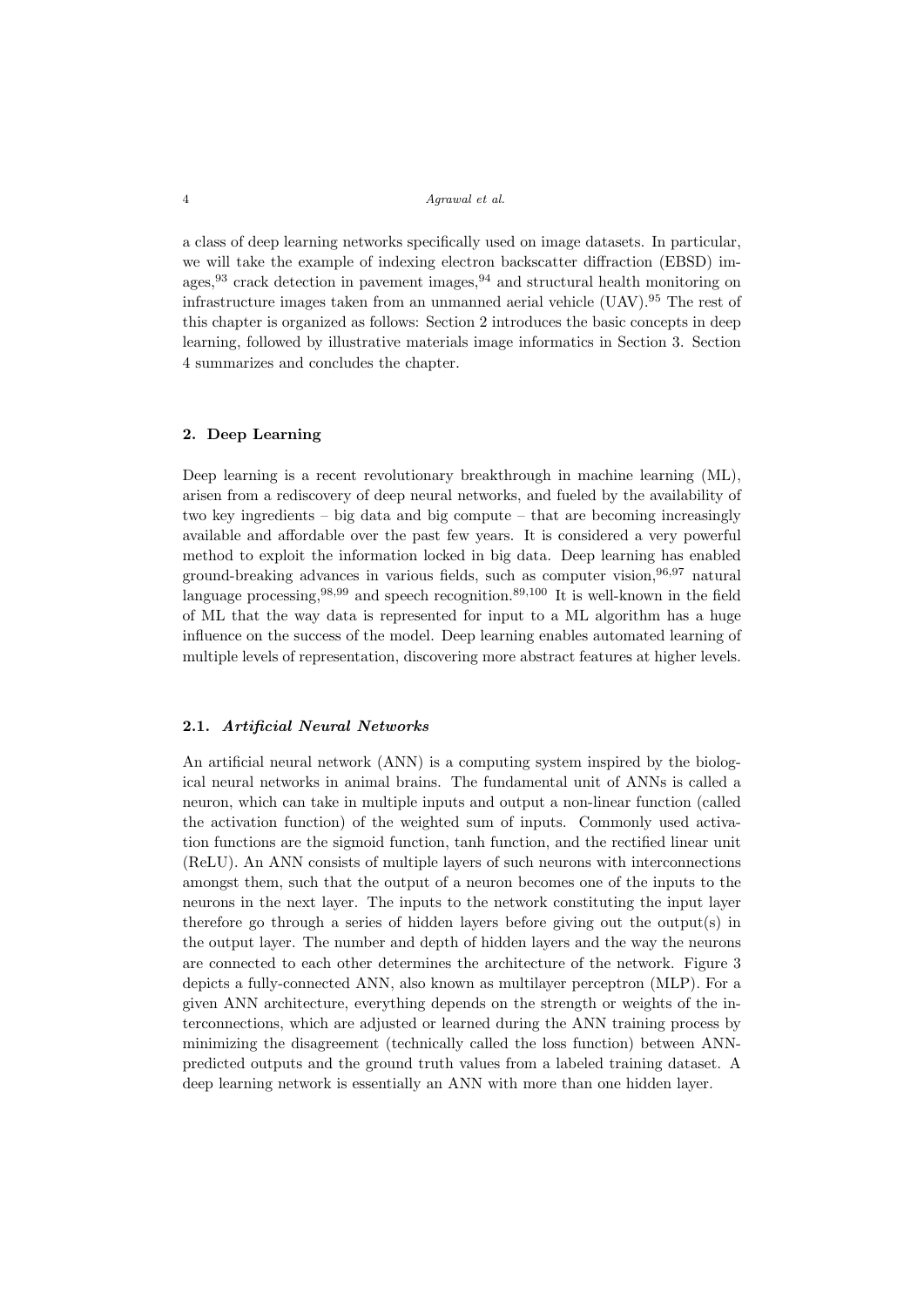### 2.2. Advantages

One of the primary advantages of deep learning is that it is feature engineering free, i.e., instead of providing the model with appropriate features (which are usually domain dependent and often require manual effort and intuition), deep learning is capable of automatically extracting relevant features from the data in the first hidden layer, and features-of-features in the second hidden layer, and so on, thereby resulting in an automated hierarchical representation of features. This is exactly why we often need "deep" networks, i.e., consisting of multiple hidden layers. More number of hidden layers means more learning capability at the expense of higher computational cost for training the model.

As one can imagine, more data is always helpful to build a more accurate ML model, and that is indeed the general trend with all supervised ML algorithms. This is where the other advantage of deep learning models comes in. While the accuracy performance of most traditional ML algorithms saturate at a certain point with increasing data sizes, deep learning models, although less accurate than traditional ML algorithms for small data, do not saturate that early and continue to become more and more accurate with increasing data. Therefore, there is usually a crossover point in terms of data size at which the performance of deep learning models overtakes that of traditional ML algorithms, which can be different for different problems. In other words, deep learning is more powerful and suitable to build highly accurate models on big data. The question is, whether or not enough data is available for a given problem to build more accurate deep learning models.

## 2.3. Challenges

If deep learning has all these advantages, why is it not commonplace yet? Well, it is increasingly being used in many different fields, but there are still some challenges that need to be addressed and are important open research problems. One of the



Fig. 3. The basic architecture of a fully-connected deep artificial neural network with four hidden layers.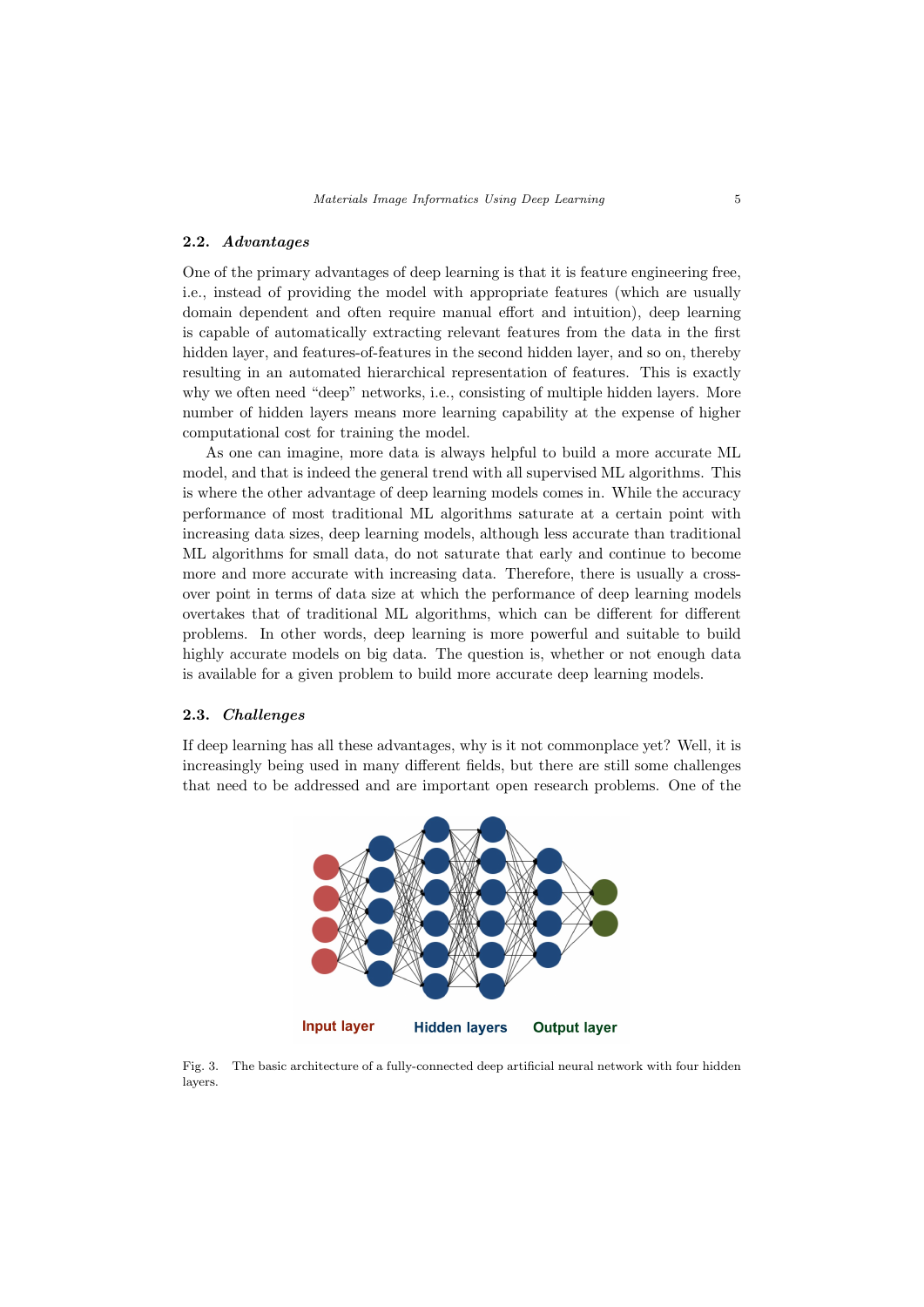biggest obstacle is the (non-)availability of enough data in many cases. While there exists big, curated, and labeled datasets to build deep learning networks for several problems like image classification and speech recognition, it is far less common for most of the scientific and engineering problems. But with a concerted effort to standardize the data collection and sharing protocols in many fields of science and engineering, this challenge is expected to be addressed in time. There is also a recent surge in the use of transfer learning in cases where big data is not available (more on that later).

Another big challenge in deep learning is the huge computational cost for training these deep neural networks. Even shallow neural networks are relatively slow to train compared to traditional ML techniques, but with deeper networks and big data, the training time can become too large for some problems, even on the latest computing hardware. An active field of research is parallelization of neural network training algorithms, and while some works in that direction have recently sprung up,101,102 it is an actively pursued research problem in the field of high performance computing.

The third challenge relates to the fact that there are significantly more parameters in a deep learning model compared to traditional ML algorithms, beginning with the architecture of the network (number of layers, number of neurons in every layer, and structure of the interconnections), and of course the weights of the interconnections which are learned during training. Therefore, the space of possible network architectures is practically infinite, and there is no systematic procedure to determine the best architecture for a given problem, although there are general guidelines based on prior architectures that have worked. Designing such a systematic methodology for optimal network architecture identification is very much an open research problem.

### 2.4. Convolutional Neural Networks

Convolutional neural network (CNN) is one of the popular deep learning architectures used for image data. As we know, an image is a 2D matrix of pixels representing intensity or color. Each pixel can thus potentially be treated as a feature, making the number of input features per image tremendously large. If a fully connected ANN were to be used for this, the network would grow too large and its training prohibitively expensive. Moreover, such an approach would also ignore the ordering of the pixels, thereby in-effect ignoring the spatial correlation information in the images, which is undesirable.

CNNs are specifically designed to capture locally correlated features present in images using convolution layers, which consist of multiple kernels or filters consisting of a small set of parameters. Each filter is applied to the input image as a sliding window to get more abstract features (called as feature maps) for next layer computation. In this way, the number of weights/parameters needed is significantly less compared to a fully connected ANN. Further in order for the feature maps to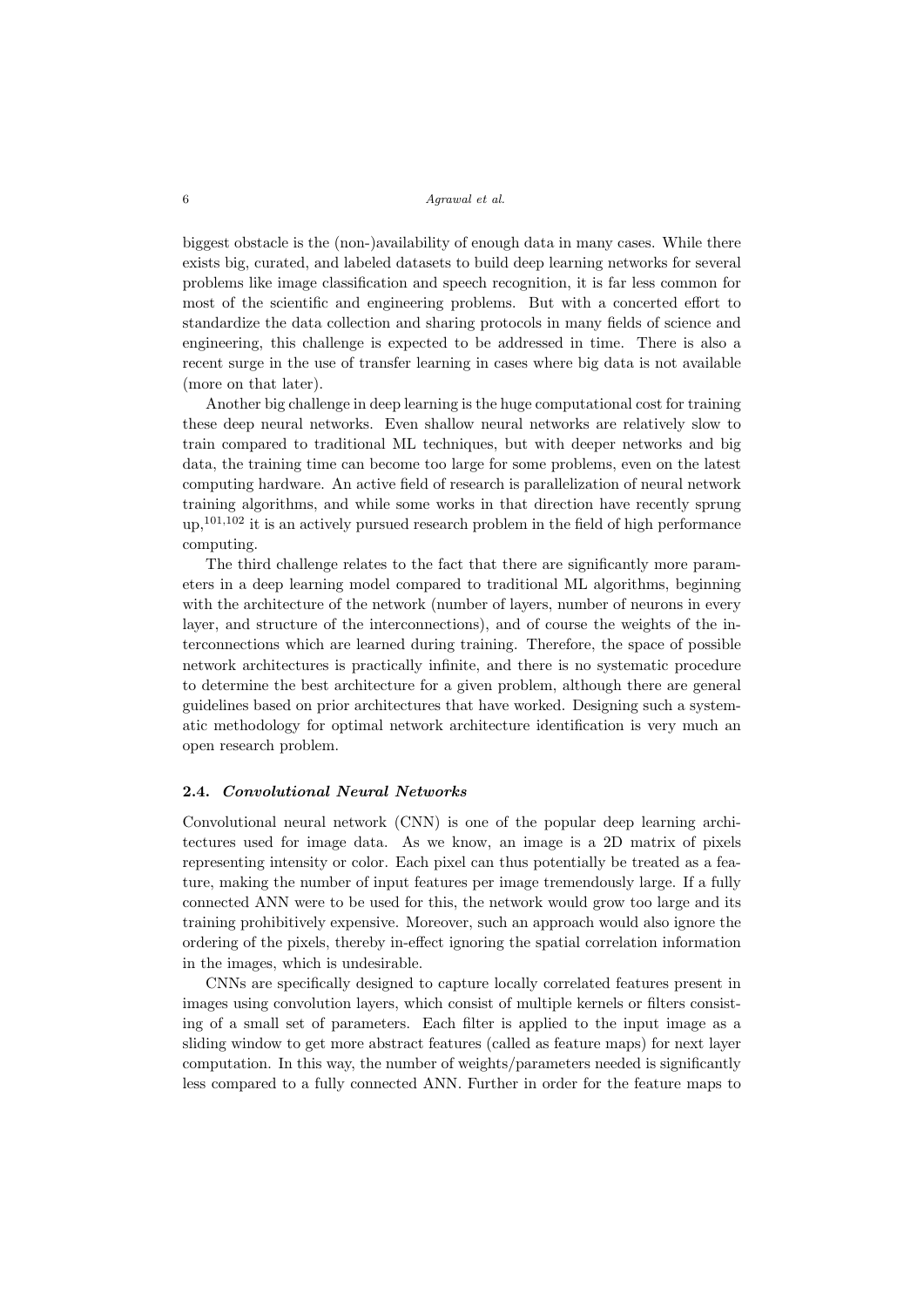not grow too large, pooling layers are used after one or several convolution layers to reduce the dimensionality of the feature maps, in-effect also reducing the required number of parameters. Finally, the outputs of stacks of convolution layers and pooling layers are flattened to a long one-dimensional vector, which is fed into one or more fully connected layers to produce the final prediction. Depending on whether it is a classification or regression problem, the last layer generates a probability distribution or a single numerical value, controlled by the number of neurons in the last layer and the activation function (softmax and linear respectively for classification and regression problems). Figure 4 depicts a CNN with the three types of layers.



Fig. 4. An example architecture of a convolutional neural network (CNN). It takes a 32x32 grey scale image (i.e., one channel only, in contrast with a RGB image with three channels) as input. It then has two convolution layers with 2 and 3 filters respectively, thereby producing feature maps with 2 and 3 channels respectively. Two of the three filters in the second convolution layer are represented by orange and green (in this case, each of size 3x3x2, i.e. 18 weights), and each filter produces one channel each for input to the next layer, as depicted by the color of the channel. The two convolution layers are followed by a 2x2 pooling layer, which reduces the dimensionality of the feature maps by applying a non-linear function (such as max, min, avg) to every 2x2 pixel matrix in the source layer and producing a single value for the destination layer, thereby reducing the dimensionality of the feature maps from 28x28 to 14x14. This is followed by another convolution layer of 5 filters (each of size 3x3x3, i.e. 27 weights) producing a feature map of 5 channels (one of the five filters and corresponding channel produced depicted in red), and another pooling layer to reduce feature map dimension from 12x12 to 6x6. Subsequently, these feature maps are flattened to produce a one-dimensional vector of  $6x6x5=180$  values, which is fed into two fully connected layers of 90 neurons and 1 neuron, which finally produces the output value. Note that each convolution layer produces a feature map with the size reduced by 2 pixels each in length and width compared to the source feature map, since all filters are of size is 3x3 and chosen not to operate on boundary rows and columns. Appropriate zero padding can be used around the input image and feature maps before applying convolution if the size of resulting feature maps is intended to increase or remain the same.

## 2.5. Transfer Learning

As we saw earlier, deep learning only works well with big data. It has however been shown that it is possible to circumvent that problem in many cases by using a transfer learning approach.<sup>103</sup> As the name suggests, for solving a given problem, it tries to reuse the knowledge from a previous model that was developed for a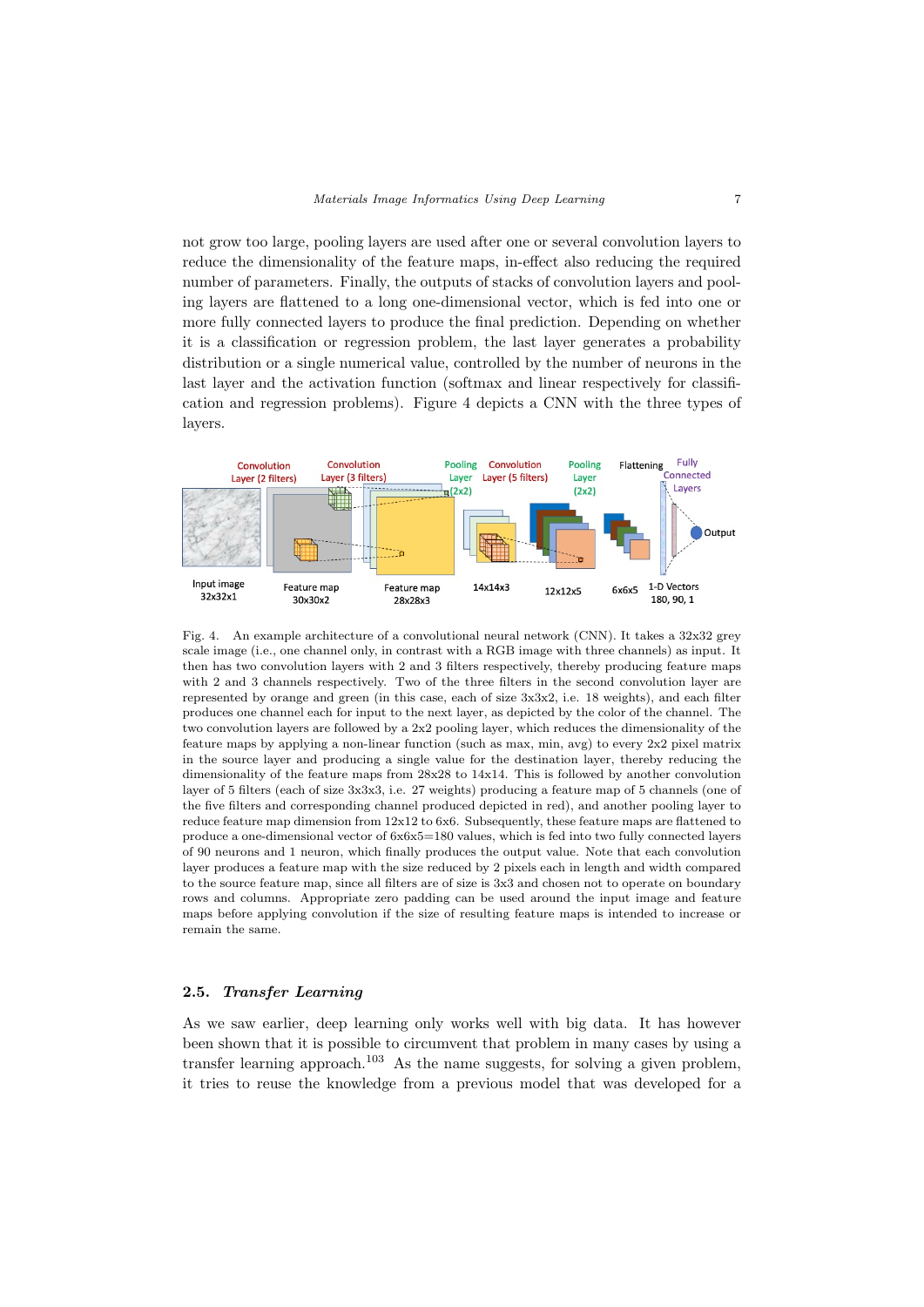different but related problem, thereby transferring the knowledge from the previous model to the new model. In the context of deep learning, the way it is typically used is that the previous model (neural network) is for a problem for which big data is available, and therefore that network is used as a starting point for developing the new model for the given problem with small data. This can be done either by using the weights of the previous model as initial weights for the new model, or using the previous model to derive feature representations of the small data which in turn are used as features for any traditional ML or deep learning algorithms.

One of the popular class of pre-trained deep learning network is called VGG, developed by the Visual Geometry Group at the University of Oxford. A specific VGG model architecture called VGG16 consists of 5 convolution blocks consisting of 2, 2, 3, 3, and 3 convolution layers respectively with a small filter size  $(3x3)$ , and 5 maxpooling layers of size 2x2 for spatial pooling (one pooling layer after each convolution block). The output of the last pooling layer is flattened and connected to 3 fully-connected layers, with the final layer as the soft-max layer to do classification. Therefore, it has 16 weight layers (13 convolution layers and 3 fully-connected layers), hence the name VGG16. Rectified Linear Unit (ReLU) activation is applied to all hidden layers. The model also uses dropout regularization in the fully-connected layers. In total, VGG16 has about 144 million parameters. There are several popular CNN architectures<sup>104</sup> such as VGG, AlexNet, GoogLeNet, ResNet,<sup>97</sup> and pre-training these on large-scale annotated natural image datasets (such as ImageNet) have been shown to be very useful for solving cross domain image classification problems through the concept of transfer learning and fine-tuning.<sup>105</sup>

#### 3. Illustrative Materials Image Informatics

In this section, we shall see examples of deep learning networks (CNNs) on materials images. The first example is an illustration of training a CNN from scratch, and the other two are examples of using the transfer learning approach.

### 3.1. Indexing EBSD Patterns

Electron backscatter diffraction (EBSD) is one of the materials imaging techniques to study the microstructure characteristics, specifically crystal orientation. A high energy electron beam is fired towards a specimen, and the electrons get reflected by the surface at different depths and crystal orientations. The diffraction pattern is recorded at a phosphor screen detector, which are usually in the form of bright parallel and intersecting grey scale bands. As the specimen is tilted or moved, the pattern of bands changes since the orientation of crystal lattice changes. Each EBSD image is produced by a specific crystal orientation, which can be represented by the Euler angles triplet  $\langle \phi_1, \Phi, \phi_2 \rangle$ . The inverse problem of determining the orientation angles that must have produced a given image is called EBSD indexing, which is the key to performing quantitative microstructure analysis for polycrystals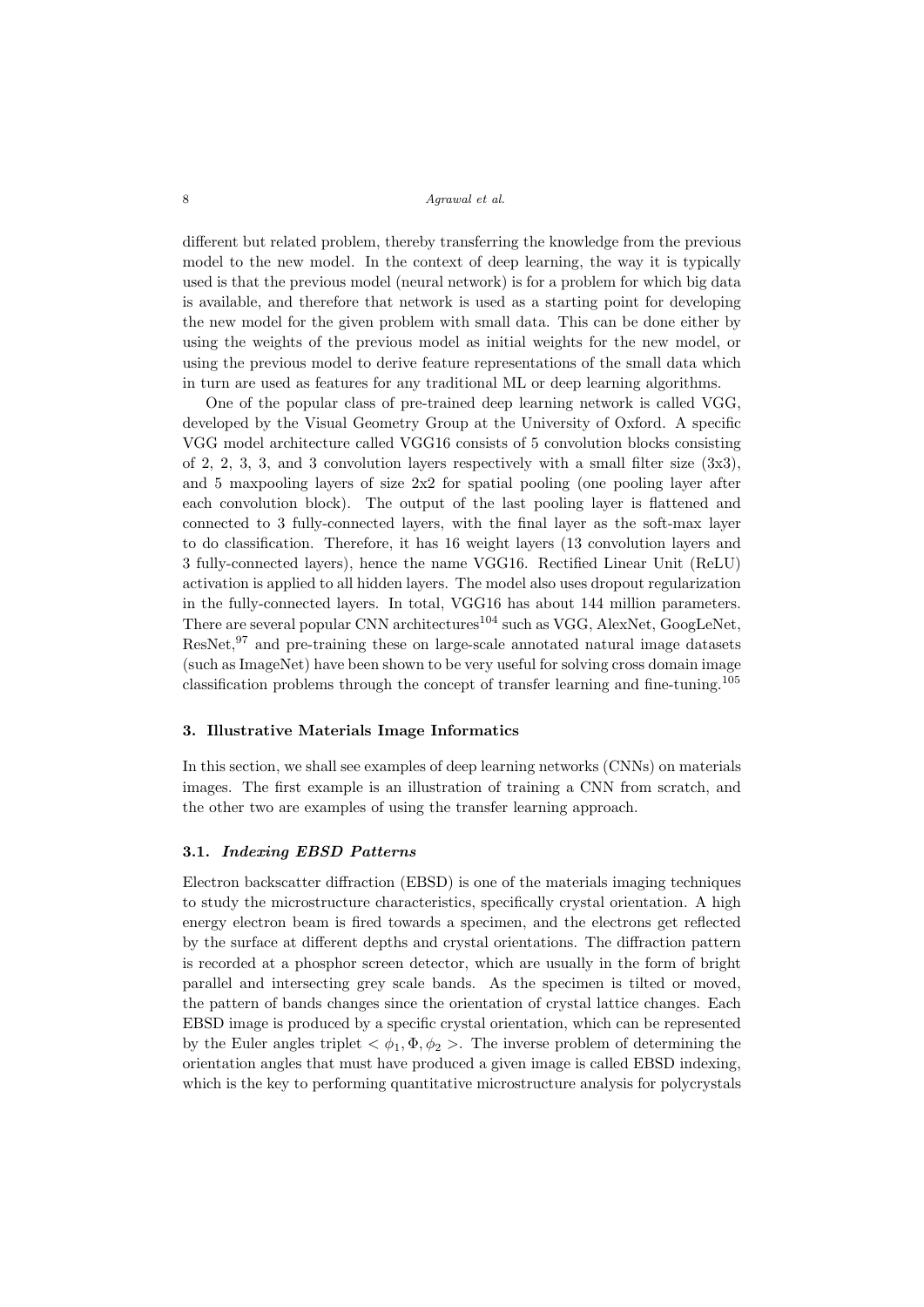such as commercial metals, alloys and ceramic, etc.

The most common approach for EBSD indexing is the Hough transform based method, which works by computing the angles between linear features extracted from the diffraction pattern using Hough transform. The main problem with this method is that its performance quickly deteriorates with noise. A more recent method called dictionary based indexing adopts a nearest neighbor search (1-NN) approach<sup>106</sup> where the output angles correspond to the orientation angles of the closest EBSD pattern present in the dictionary. The distance function between two EBSD patterns is simply the dot product of the corresponding one-dimensional pixel vectors. It has been found to be very robust to noise and outperforms the line feature based Hough transform approach. However, it is computationally very expensive, since one needs to compare the given EBSD pattern against every EBSD pattern present in the dictionary.

Liu et al. $93$  presented the first deep learning solution for EBSD indexing problem, with the aim of providing an end-to-end solution that does not require any domain-specific knowledge or much image processing steps. The developed model takes raw EBSD patterns and produces three numerical angles as output through multiple convolution layers that are intended to automatically learn the spatial dependencies among the pixels and extract relevant features, pooling layers to reduce dimensionality of the intermediate feature maps, and fully connected layers at the end for multi-layer regression. The architecture of the CNN proposed in that work is depicted in Fig. 5.



Fig. 5. CNN architecture for EBSD indexing. It has four convolution layers (resulting feature maps shown in brown), two pooling layers (resulting feature maps shown in green), and three fully connected layers including the last (output) layer. A 9x9 filter was used for the convolution layers with different thickness of zero padding around the input image or feature maps, therefore the dimensions of the resulting feature maps change by +8 or -8 accordingly.

The CNN model developed by Liu et al.<sup>93</sup> was trained using EBSD patterns (simulation data) of polycrystalline Nickel, with 333,227 simulated patterns, where each pattern is a 60x60 gray scale image. This data was randomly split into training and testing datasets, with 300,000 images used for training and rest for testing. Since the target output are the angles which are numbers, this is a regression problem. Usually, the loss function used for regression is the mean square error between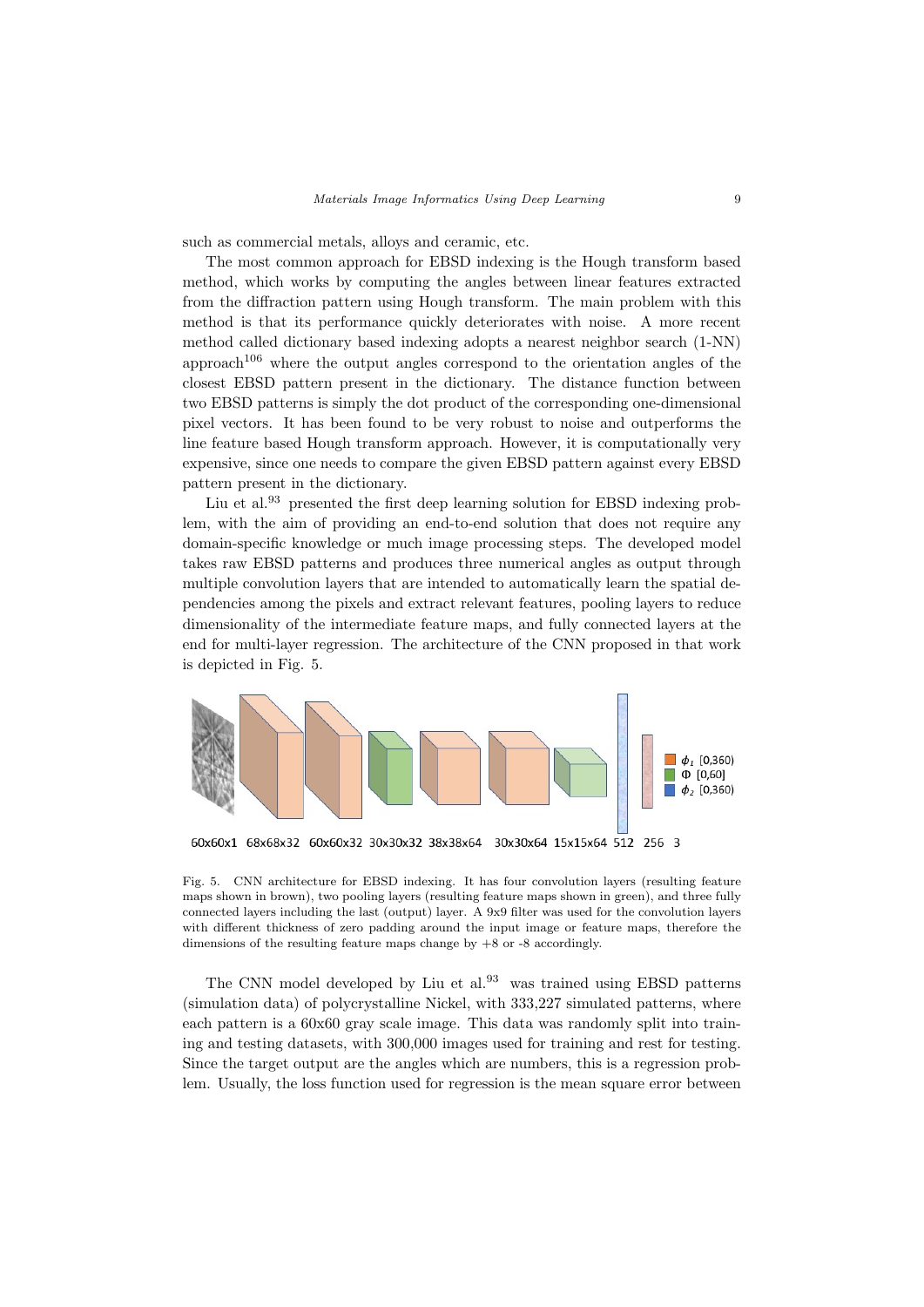the predicted value and actual value. However, in this case, the numbers to be predicted are angles, which are periodic, i.e., 1° is very close to 359°. Therefore, a special loss function was designed to take into account this periodicity:

$$
L(\phi, \hat{\phi}) = \arccos(\cos(||\phi - \hat{\phi}||))
$$

where  $\phi$  is the actual angle and  $\hat{\phi}$  is the predicted angle.

Table 1 shows the accuracy and timing comparison of the deep learning (CNN)  $\text{model}^{93}$  and dictionary-based approach.<sup>106</sup> For all the three Euler angles, deep learning gives significantly more accurate predictions (lower mean absolute error). The deep learning model takes a week to train, whereas the dictionary or 1-nearest neighbor approach requires no training, as the dictionary itself is the model. However, it takes longer for testing since each test EBSD pattern needs to compared against all the patterns in the dictionary to find the most similar pattern. The deep learning model runs about an order of magnitude faster than the dictionarybased approach to make predictions of the three Euler angles. On average the deep learning model gave 56% more accurate and 86% faster predictions compared to state-of-the art dictionary-based approach.

Table 1. Accuracy and timing comparison of deep learning model and dictionary approach for EBSD indexing

| Predictor           | Mean Absolute Error<br>(degrees) | Training Time | <b>Testing Time</b> |
|---------------------|----------------------------------|---------------|---------------------|
| Dictionary (1-NN)   | 5.7, 5.7, 7.7                    | $\cup$        | 375s                |
| Deep Learning (CNN) | 2.5, 1.8, 4.8                    | 7 days        | 50s                 |

### 3.2. Pavement Crack Detection

Roads or pavements are complex material composites designed to sustain repeated vehicular traffic. They typically comprise a surface layer, a base and/or subbase layer and a subgrade layer. The surface layer of a pavement structure is typically a Portland Cement Concrete (PCC) composite or Bituminous/Asphalt Concrete (AC), a particular pitch-matrix composite. This leads to two broad pavement categories: AC-surfaced and PCC-surfaced pavement composite with sizes of material constituents ranging from nano to micro. The base/subbase layer, which provides mechanical stability in addition to drainage, is typically comprised of crushed granular aggregates. The subgrade layer is generally the roadbed or natural soil. Figure 6 shows an example of PCC and AC surfaced pavement images. Apart from repeated traffic loading, diurnal temperature changes, seasonal variations, and other climatic factors combine forces to gradually weaken the pavement structural load-carrying capacity. This typically manifests in the form of surface distresses like cracking, rutting, potholes, etc. Early detection of these distresses by transportation agencies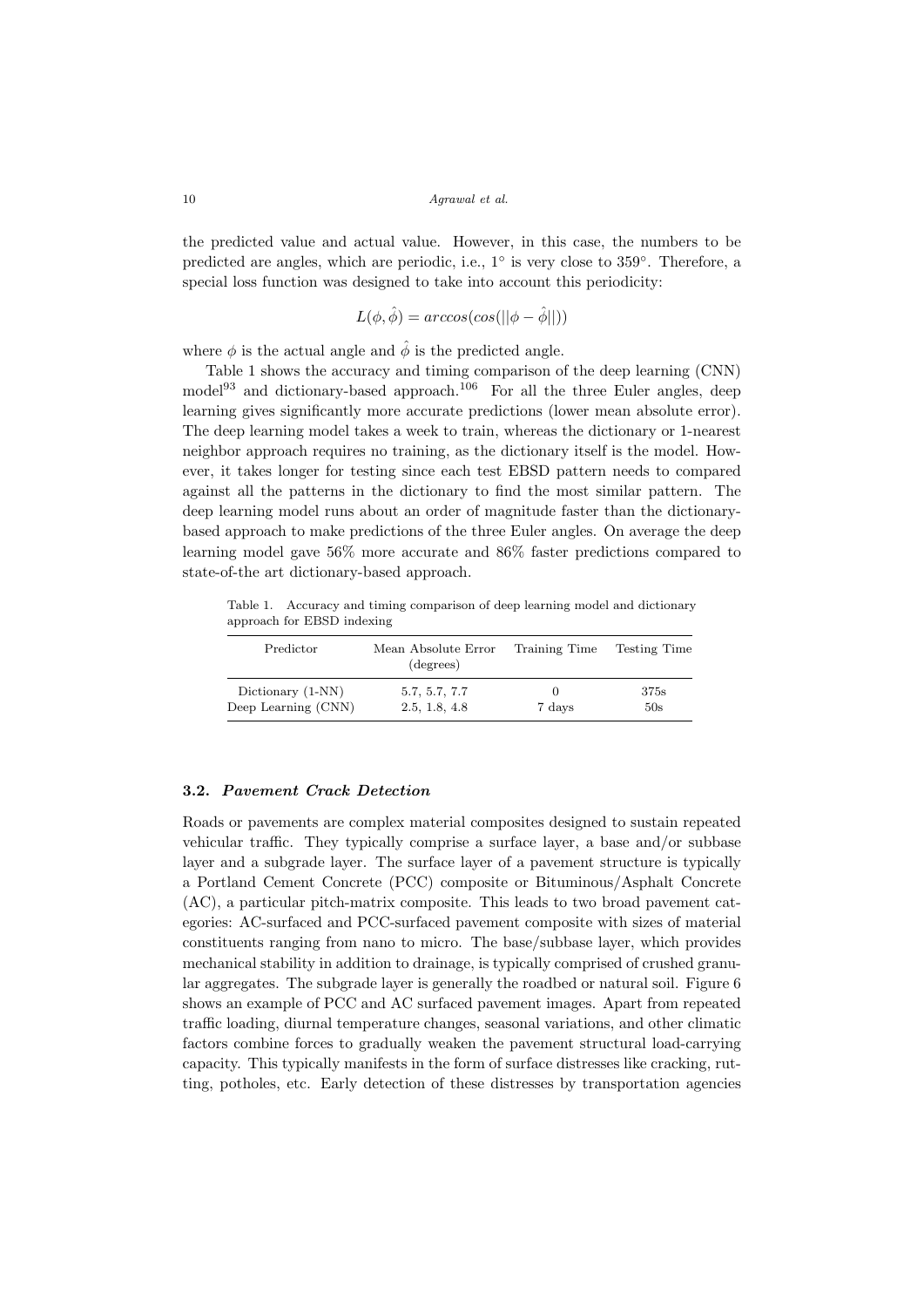can help prioritize maintenance and repair activities resulting in significant cost savings when one considers the life-cycle maintenance costs. Over the years, significant progress has been made towards automated pavement distress evaluation.<sup>107</sup>



Fig. 6. Sample digital pavement images used in automated pavement distress detection: ACsurfaced pavement image (left); PCC-surfaced pavement image (right) (Source: FHWA/LTPP public database)

Since cracks are the most common distresses appearing on pavement surfaces and are relatively easier to detect and quantify using 2-D pavement images, a number of studies over the past three decades have focused on developing automated vision-based pavement crack detection algorithms and methods with an attempt to detect, classify (longitudinal/transverse/alligator), and characterize (length, width, and severity) the cracks. These methods could broadly be classified as: intensitythresholding,<sup>108</sup> edge detection,<sup>109</sup> wavelet transforms,<sup>110</sup> texture-analysis, and computer vision techniques.<sup>111</sup> This topic continues to be actively researched by both pavement engineers and computer vision researchers owing to the complex challenges associated with digital pavement image analysis such as inhomogeneity of cracks, diversity of surface texture (eg., tining), background complexity, presence of non-crack features such as joints, lane markings, patches, etc.

With the growing popularity of deep learning, several recent works have employed Convolutional Neural Networks (CNNs) for automated pavement distress detection. In what appears to be one of the first works on the direct application of  $CNNs$  to road crack detection, reference<sup>112</sup> classified square image patches with or without cracks based on 500 pavement images of size 3264 x 2448 collected using a low-cost smart phone. CrackNet<sup>113</sup> presents an efficient CNN for pixel-perfect crack detection on 3-D asphalt pavement surfaces. Most recently, reference<sup>114</sup> employed an end-to-end DL-based state-of-the-art object detection method for detecting and distinguishing objects in road images, acquired using a smartphone installed in a moving car under realistic weather and lighting conditions, into eight different output categories.

Inspired by the success of transfer learning applications in medical image analysis, Gopalakrishnan et al. $94$  proposed the use of a pre-trained CNN model with transfer learning for automated pavement crack detection. A subset of the pavement distress images dataset from the Federal Highway Administration's (FHWA) Long-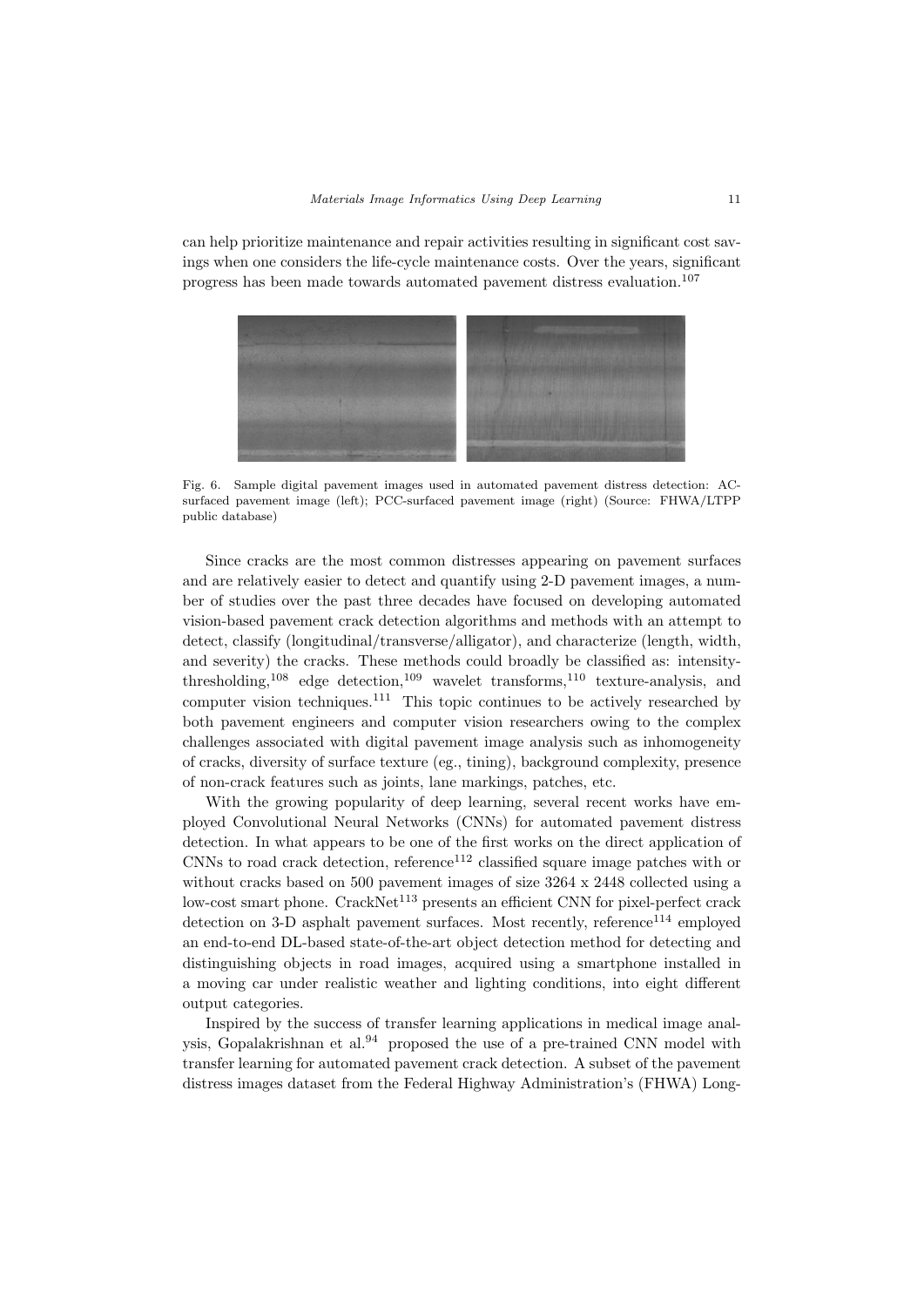Term Pavement Performance (LTPP) program was used, which contains research quality pavement performance information for over 2,500 test sections on in-service highway pavements located throughout the United States and Canada.<sup>115</sup> The selected images were manually labeled to fall into two separate categories: "crack" or "no crack". Both AC- and PCC-surfaced images were combined to introduce higher order complexity. Among the 1,056 pavement images, 337 images had low, medium, or high-severity cracks and 719 images had no cracks. Both longitudinal and transverse cracks were considered although transverse cracks were more common.

The Keras deep learning framework<sup>116</sup> was used by Gopalakrishnan et al., <sup>94</sup> that includes pre-trained deep learning models. Specifically, the Keras implementation of the VGG16 model with weights pre-trained on ImageNet database was used. Upon removing the last block of fully-connected layers from the VGG16 network, it was used as a deep feature generator for producing semantic image vectors for pavement images. These vectors were then used with several classifiers like Neural Networks (NN), Support Vector Machine (SVM), Random Forest (RF), etc. for predicting the labels. Figure 7 illustrates the workflow of the transfer learning approach used by Gopalakrishnan et al.<sup>94</sup>



Fig. 7. Overall framework of the deep transfer learning approach for automated pavement crack detection

A comparison of pavement crack detection results on test set images (20%) using various deep transfer learning models is presented in Table 2. Since the image features for all the models were generated using truncated VGG16 model, the final classifier specifies the different models. F1-score is the harmonic mean of precision and recall. AUC is the area under the ROC curve. Among the different classifiers tested, a single-layer neural network classifier (with 'adam' optimizer) trained on ImageNet pre-trained VGG16 CNN features yielded the best performance (90% accuracy, precision, recall, F1-score, and 0.87 AUC). Thus, deep transfer learning can be a cost-effective and efficient approach for rapid and automated image classification tasks, especially when the available data is small.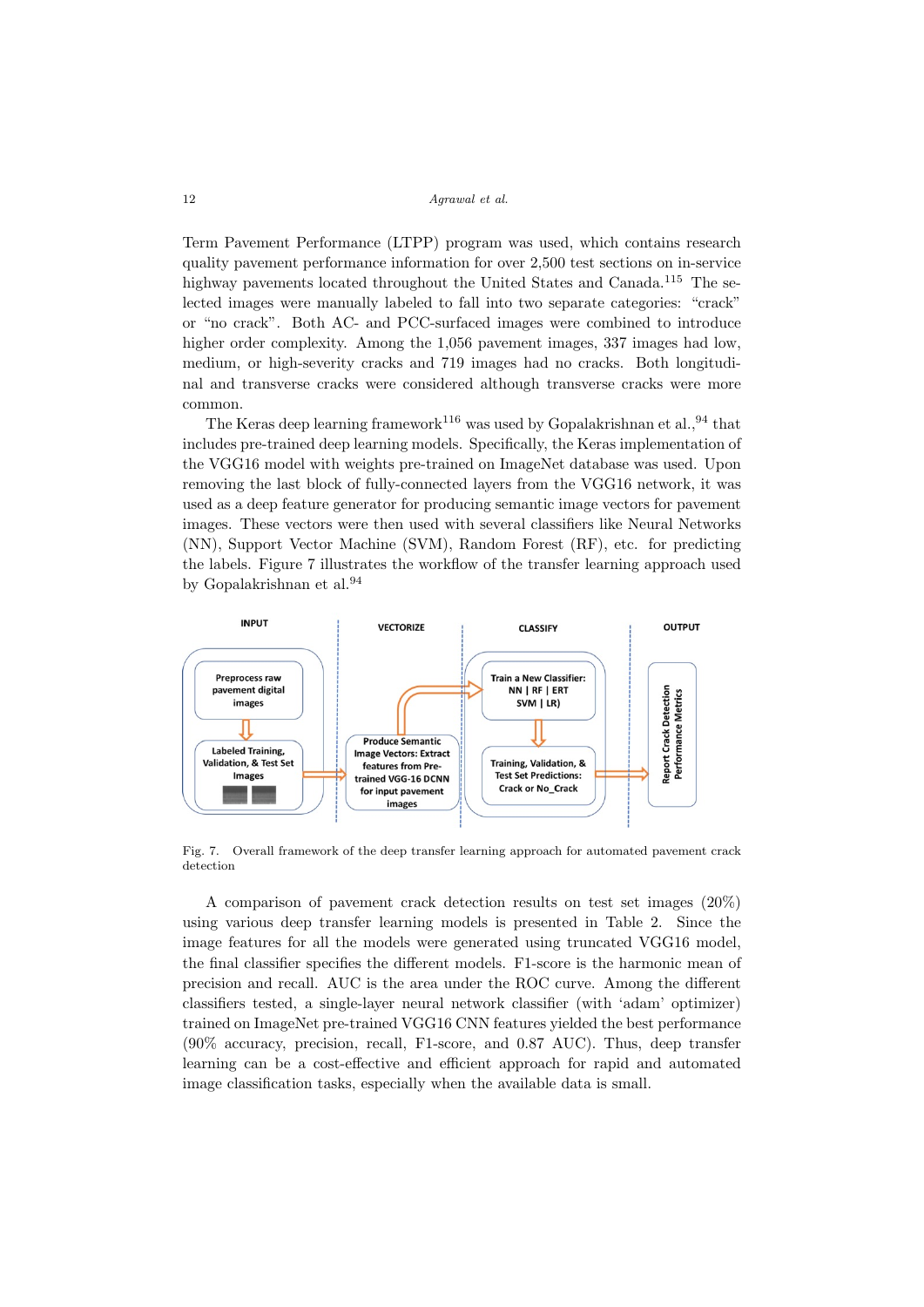Table 2. Comparison of pavement crack detection results using various deep transfer learning models

| Transfer Learning | Final Classifier                 | Accuracy | F <sub>1</sub> -score | AUC- |
|-------------------|----------------------------------|----------|-----------------------|------|
| Truncated VGG16   | Single-layer Neural Network (NN) | 0.90     | 0.90                  | 0.87 |
| Truncated VGG16   | Random Forest (RF)               | 0.86     | 0.85                  | 0.78 |
| Truncated VGG16   | Extremely Randomized Trees (ERT) | 0.87     | 0.86                  | 0.78 |
| Truncated VGG16   | Support Vector Machine (SVM)     | 0.87     | 0.87                  | 0.80 |
| Truncated VGG16   | Logistic Regression (LR)         | 0.88     | 0.87                  | 0.79 |

## 3.3. Structural Health Monitoring

In recent years, Unmanned Aerial Vehicles (UAVs) or Unmanned Aerial Systems (UAS), commonly referred to as drones, are fast emerging as easy-to-deploy remote sensing and monitoring systems with a variety of applications ranging from disaster management and construction surveying to civil infrastructure inspection.<sup>117</sup> Owing to their ability to accommodate a range of payloads with varying sizes and weights, including high-definition (HD) camera, multi-spectral cameras, laser scanners, sensors, etc., they are already widely used for search-and-rescue operations, emergency operations, remote sensing, photogrammetry, precision agriculture, surveillance, marketing, real estate, meteorology, etc.

An attractive feature of using UAVs for infrastructure inspection is that they provide the accessibility and flexibility to navigate around complex structures and locations that are hard to reach otherwise and collect data with equal or higher quality compared to manual data collection by inspectors. This makes it significantly easier, safer, and cost-effective compared to traditional inspection methods in the context of structural health monitoring (SHM) of civil infrastructure systems such as bridges, buildings, roads, power lines, pipelines, wind turbines, etc. Also, UAVbased visual inspection methods can be used for monitoring both the microscale and macroscale defects of infrastructures resulting in detailed inventory, survey, full field mapping, and condition assessment of civil and transportation infrastructure systems.<sup>118</sup>

The valuable data such as HD images obtained using UAVs can be used to train machine learning and deep learning algorithms to make the process of identifying defects on the infrastructure from images efficient. Although machine learning based techniques have been successfully applied to object detection in UAV images in the context of SHM, the use of DL for prognostics and damage assessment of civil infrastructure systems is still an emerging area of research, mainly due to the difficulties in generating good quality labeled training image datasets.<sup>119</sup> A comprehensive review on the reported uses and applications of DL for UAVs, including the major challenges for the application of DL for UAV-based solutions by Carrio et al.<sup>120</sup> found that the most successful applications of CNNs to UAVs were with respect to visual data (images) owing to the low-cost, lightweight, and low power consumption of image sensors.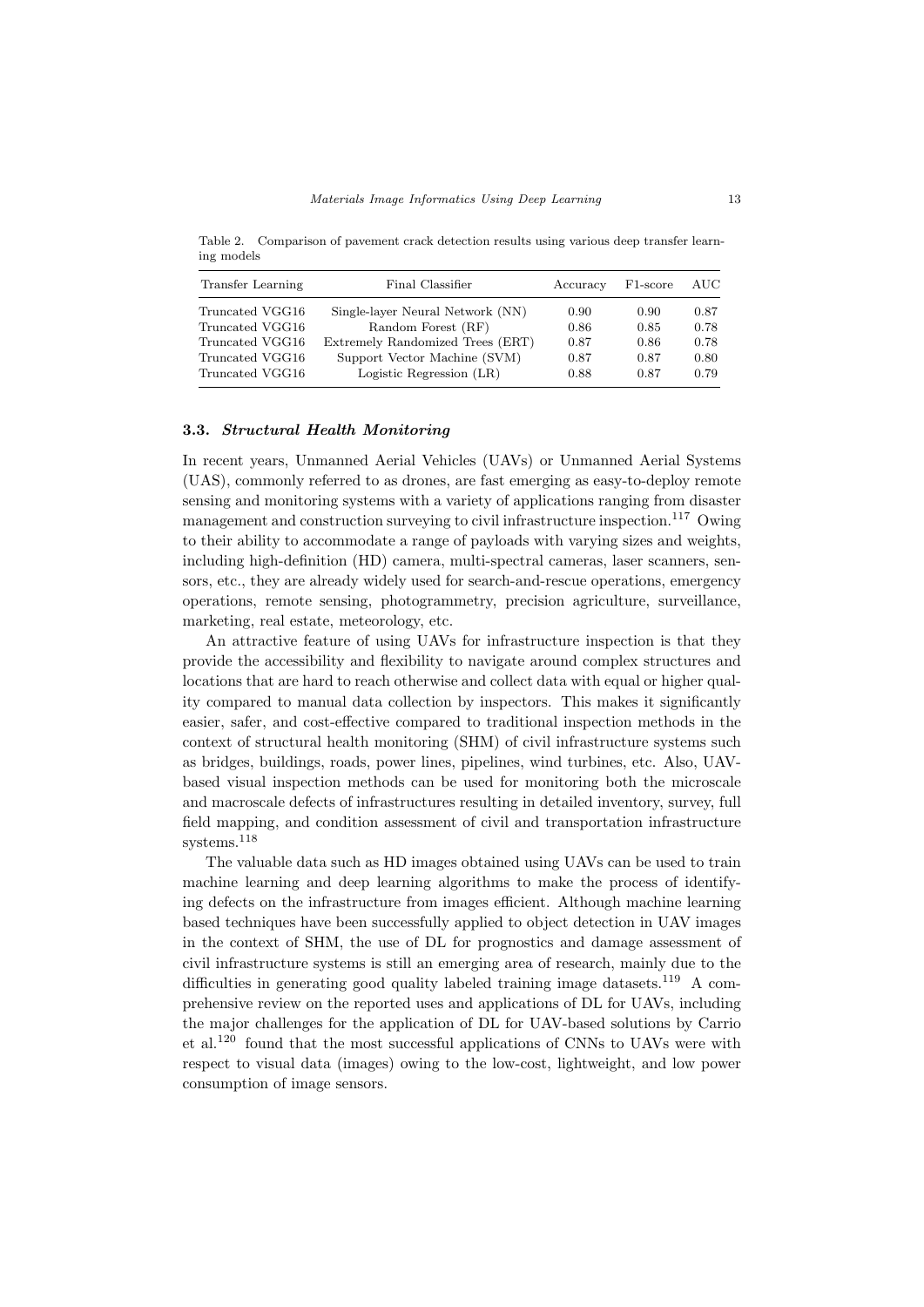Gopalakrishnan et al.<sup>95</sup> recently developed a simplified crack detection model from UAV images of civil infrastructure through the application of deep transfer learning approach using a similar approach that was used for automated pavement crack detection.<sup>94</sup> A Hexacopter UAV (see Figure 8) was used to collect close-up images of few common civil infrastructure systems (like storage silos, local roadways, etc.). More specifically, the HD visual inspection was carried out using the Hexacopter-I UAV with a 30 MP high definition Canon EOS 5D Mk IV DSLR camera mounted on a 3-axis rotatable gimbal with live video transmission, which allows the inspector to change the direction of the camera and focus to get better pictures of the defects on the structure. Some sample HD images of civil infrastructure components with and without cracks captured by Hexacopter are shown in Figure 9.



Fig. 8. A snapshot of Hexacopter-I UAV used for civil infrastructure inspection (Source: InfraDrone LLC)



Fig. 9. Sample UAV images of civil infrastructure systems: with cracks (left) and without cracks (right) (Source: InfraDrone LLC)

For conducting DL experiments, the Keras DL framework was used and the Keras implementation of the VGG-16 model with weights pre-trained on ImageNet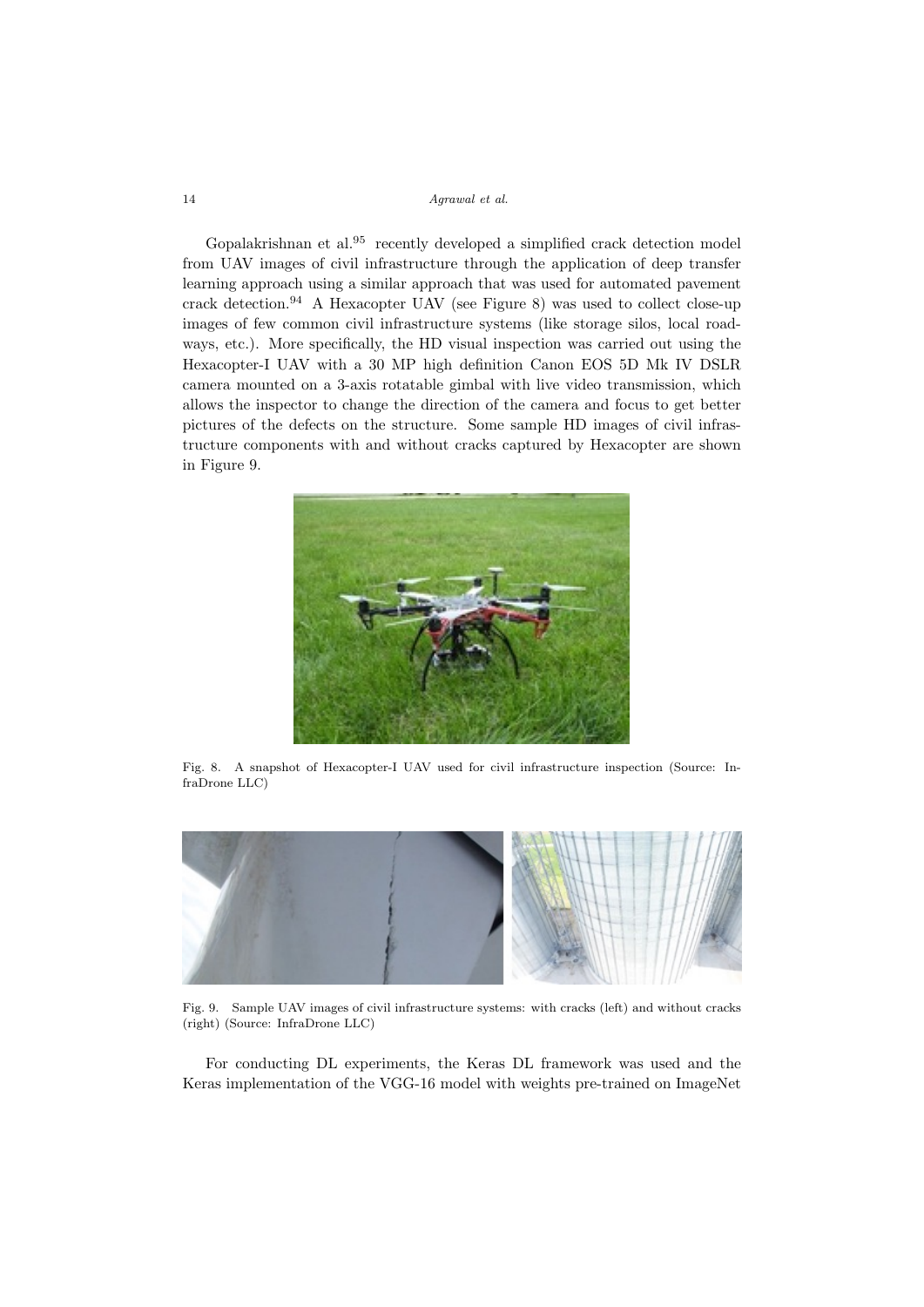database was used in this study. The dataset consisted of 130 UAV images, of which 80 were labeled as "crack" and 50 as "no crack". 80% data was used for training and the rest 20% for testing. Among the 80% of the images dataset used for training and validation, 10% was used for validation alone. The early stopping criteria was used with the final model being the one with low validation loss. The transfer learning workflow employed for this problem was similar to the previous example, hence the details are not repeated here. A comparison of crack detection results on UAV images of civil infrastructure components using various deep transfer learning models is presented in Table 3. The results show that the proposed UAV vision-based deep transfer learning crack detection method can achieve about 90% accuracy in finding cracks in realistic situations without any augmentation and preprocessing. Most importantly, it shows that the transfer learning approach can work well even with very small datasets in some cases.

Table 3. Crack detection performance on UAV test set images of civil infrastructure using various deep transfer learning models

| Transfer Learning | Final Classifier                 | Accuracy | F <sub>1</sub> -score | AUC- |
|-------------------|----------------------------------|----------|-----------------------|------|
| Truncated VGG16   | Single-layer Neural Network (NN) | 0.89     | 0.89                  | 0.90 |
| Truncated VGG16   | Random Forest (RF)               | 0.86     | 0.85                  | 0.77 |
| Truncated VGG16   | Extremely Randomized Trees (ERT) | 0.82     | 0.82                  | 0.83 |
| Truncated VGG16   | Support Vector Machine (SVM)     | 0.75     | 0.74                  | 0.83 |
| Truncated VGG16   | Logistic Regression (LR)         | 0.89     | 0.89                  | 0.90 |

## 4. Summary

Materials informatics is an emerging field at the intersection of materials science and computer science. In particular, data-driven techniques in computer science are increasing being applied on a variety of materials data with great success, and in this chapter we discussed a few recent advances in the application of deep learning techniques on materials image data at different length scales (materials image informatics). The fundamental concepts of deep learning, its advantages, challenges, and some ways to address those challenges were also discussed. The increasingly availability of materials databases (both images and other data types) along with groundbreaking advances in data science approaches (in particular deep learning based techniques) offer a lot of promise to successfully realize the goals of the Materials Genome Initiative, and aid in the discovery, design, and deployment of nextgeneration materials.

# Acknowledgments

The authors would like to acknowledge support from the following grants: AFOSR award FA9550-12-1-0458; NIST awards 70NANB14H012, 70NANB19H005; NSF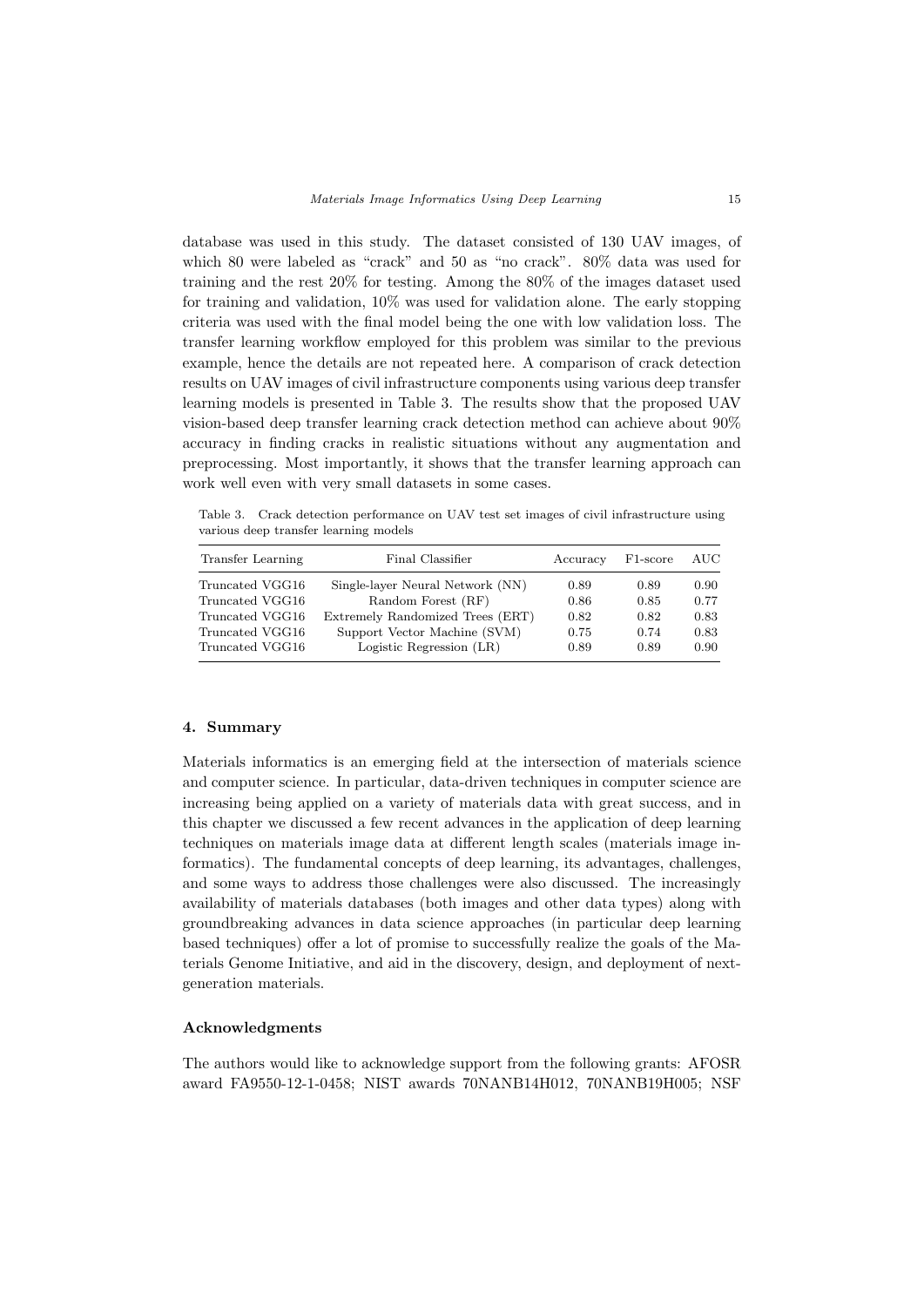award CCF-1409601; DOE awards DE-SC0019358, DE-SC0014330. The authors would also like to thank Prof. Marc De Graef from Carnegie Mellon University for providing EBSD images, the Federal Highway Administration's (FHWA's) Long-Term Pavement Performance (LTPP) program for providing pavement images, and Infradrone LLC for providing UAV images of civil infrastructure, used for the works described in this chapter.

### References

- 1. A. Agrawal and A. Choudhary, Perspective: Materials informatics and big data: Realization of the "fourth paradigm" of science in materials science, APL Materials. 4(053208), 1–10, (2016).
- 2. C. Bohm and F. Krebs. High performance data mining using the nearest neighbor join. In Data Mining, 2002. ICDM 2003. Proceedings. 2002 IEEE International Conference on, pp. 43–50, (2002). doi: 10.1109/ICDM.2002.1183884.
- 3. V. Kumar, M. V. Joshi, E.-H. S. Han, P.-N. Tan, and M. Steinbach. High performance data mining. In High Performance Computing for Computational Science?VECPAR 2002, pp. 111–125. Springer, (2003).
- 4. R. Grossman and Y. Gu. Data mining using high performance data clouds: Experimental studies using sector and sphere. In Proceedings of the 14th ACM SIGKDD International Conference on Knowledge Discovery and Data Mining, KDD '08, pp. 920–927, New York, NY, USA, (2008). ACM. ISBN 978-1-60558-193-4. doi: 10.1145/1401890.1402000. URL http://doi.acm.org/10.1145/1401890.1402000.
- 5. Y. Bengio, Learning deep architectures for ai, Foundations and trends  $\mathbb{R}$  in Machine Learning.  $2(1)$ , 1-127, (2009).
- 6. W. Hendrix, M. M. A. Patwary, A. Agrawal, W.-k. Liao, and A. Choudhary. Parallel hierarchical clustering on shared memory platforms. In Proceedings of the 19th International Conference on High Performance Computing (HiPC), pp. 1–9, (2012).
- 7. M. Patwary, D. Palsetia, A. Agrawal, W.-k. Liao, F. Manne, and A. Choudhary. A new scalable parallel dbscan algorithm using the disjoint-set data structure. In ACM/IEEE International Conference for High Performance Computing, Networking, Storage and Analysis (SC), pp. 1–11. IEEE, (2012). Article No. 62.
- 8. W. Fan and A. Bifet, Mining big data: current status, and forecast to the future, ACM sIGKDD Explorations Newsletter. 14(2), 1–5, (2013).
- 9. A. Agrawal, M. Patwary, W. Hendrix, W.-k. Liao, and A. Choudhary, High performance big data clustering, In ed. L. Grandinetti, Advances in Parallel Computing, Volume 23: Cloud Computing and Big Data, pp. 192–211. IOS Press, (2013).
- 10. M. Patwary, D. Palsetia, A. Agrawal, W.-k. Liao, F. Manne, and A. Choudhary. Scalable parallel optics data clustering using graph algorithmic techniques. In Proceedings of 25th International Conference on High Performance Computing, Networking, Storage and Analysis (Supercomputing, SC'13), pp. 1–12, (2013). Article No. 49.
- 11. W. Hendrix, D. Palsetia, M. M. A. Patwary, A. Agrawal, W.-k. Liao, and A. Choudhary. A scalable algorithm for single-linkage hierarchical clustering on distributed memory architectures. In Proceedings of 3rd IEEE Symposium on Large-Scale Data Analysis and Visualization (LDAV 2013), Atlanta GA, USA, Oct. 2013, pp. 7–13, (2013).
- 12. Z. Chen, S. W. Son, W. Hendrix, A. Agrawal, W.-k. Liao, and A. Choudhary. Numarck: Machine learning algorithm for resiliency and checkpointing. In Proceedings of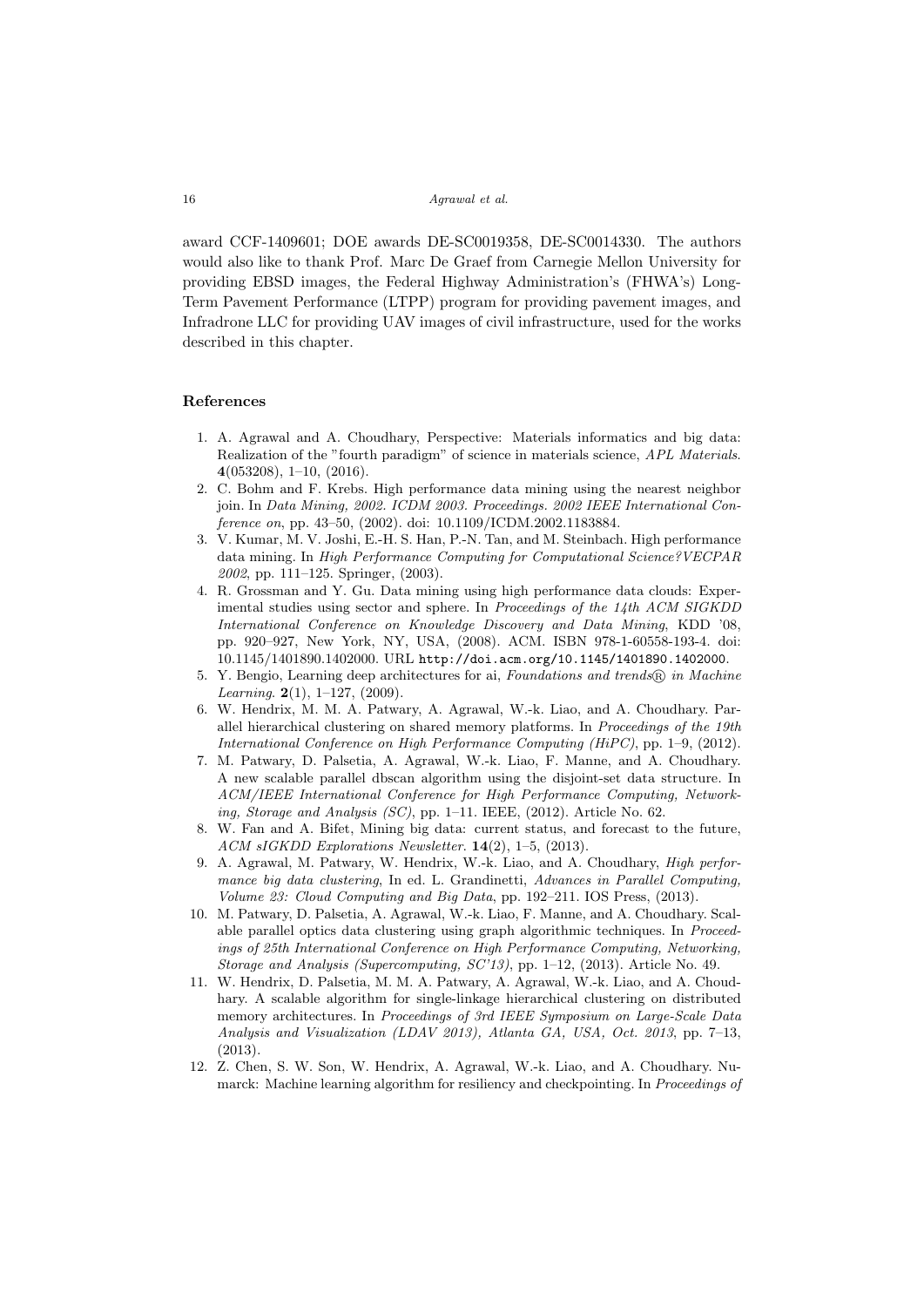26th International Conference on High Performance Computing, Networking, Storage and Analysis (Supercomputing,  $SC'14$ ), pp. 733–744, (2014).

- 13. Y. Low, D. Bickson, J. Gonzalez, C. Guestrin, A. Kyrola, and J. M. Hellerstein, Distributed graphlab: a framework for machine learning and data mining in the cloud, Proceedings of the VLDB Endowment. 5(8), 716–727, (2012).
- 14. Y. Xie, D. Palsetia, G. Trajcevski, A. Agrawal, and A. Choudhary. Silverback: Scalable association mining for temporal data in columnar probabilistic databases. In Proceedings of 30th IEEE International Conference on Data Engineering (ICDE), Industrial and Applications Track, pp. 1072–1083, (2014).
- 15. S. Jha, J. Qiu, A. Luckow, P. Mantha, and G. Fox. A tale of two data-intensive paradigms: Applications, abstractions, and architectures. In Big Data (BigData Congress), 2014 IEEE International Congress on, pp. 645–652 (June, 2014). doi: 10.1109/BigData.Congress.2014.137.
- 16. Y. Xie, P. Daga, Y. Cheng, K. Zhang, A. Agrawal, and A. Choudhary. Reducing infrequent-token perplexity via variational corpora. In Proceedings of the 53rd Annual Meeting of the Association of Computational Linguistics (ACL) and the 7th International Joint Conference on Natural Language Processing, pp. 609–615, (2015).
- 17. D. Palsetia, W. Hendrix, S. Lee, A. Agrawal, W.-k. Liao, and A. Choudhary. Parallel community detection algorithm using a data partitioning strategy with pairwise subdomain duplication. In High Performance Computing, 31st International Conference, ISC High Performance 2016, Frankfurt, Germany, June 19-23, 2016, Proceedings, pp. 98–115, (2016).
- 18. E. Rangel, W. Hendrix, A. Agrawal, W.-k. Liao, and A. Choudhary, Agoras: A fast algorithm for estimating medoids in large datasets, Procedia Computer Science. 80, 1159–1169, (2016).
- 19. Q. Kang, W.-k. Liao, A. Agrawal, and A. Choudhary. A filtering-based clustering algorithm for improving spatio-temporal kriging interpolation accuracy. In Proceedings of 25th ACM International Conference on Information and Knowledge Management  $(CIKM)$ , pp. 2209–2214, (2016).
- 20. Y. Xie, Z. Chen, D. Palsetia, G. Trajcevski, A. Agrawal, and A. Choudhary, Silverback+: Scalable association mining via fast list intersection for columnar social data, Knowledge and Information Systems (KAIS). 50(3), 969–997, (2017).
- 21. Y. Xie, Z. Chen, A. Agrawal, and A. Choudhary. Distinguish polarity in bag-ofwords visualization. In Proceedings of the Thirty-First AAAI Conference on Artificial Intelligence (AAAI-17), pp. 3344–3350, (2017).
- 22. R. Kohavi. Mining e-commerce data: the good, the bad, and the ugly. In Proceedings of the seventh ACM SIGKDD international conference on Knowledge discovery and data mining, pp. 8–13. ACM, (2001).
- 23. G. Linden, B. Smith, and J. York, Amazon. com recommendations: Item-to-item collaborative filtering, Internet Computing, IEEE. 7(1), 76–80, (2003).
- 24. D. L. Olson and Y. Shi, Introduction to business data mining. vol. 10, (McGraw-Hill/Irwin Englewood Cliffs, 2007).
- 25. Y. Zhou, D. Wilkinson, R. Schreiber, and R. Pan. Large-scale parallel collaborative filtering for the netflix prize. In Algorithmic Aspects in Information and Management, pp. 337–348. Springer, (2008).
- 26. Y. Xie, D. Honbo, A. Choudhary, K. Zhang, Y. Cheng, and A. Agrawal. Voxsup: a social engagement framework. pp. 1556–1559. ACM, (2012). Proceedings of the 18th ACM SIGKDD international conference on Knowledge discovery and data mining (KDD).
- 27. H. Chen, R. H. Chiang, and V. C. Storey, Business intelligence and analytics: From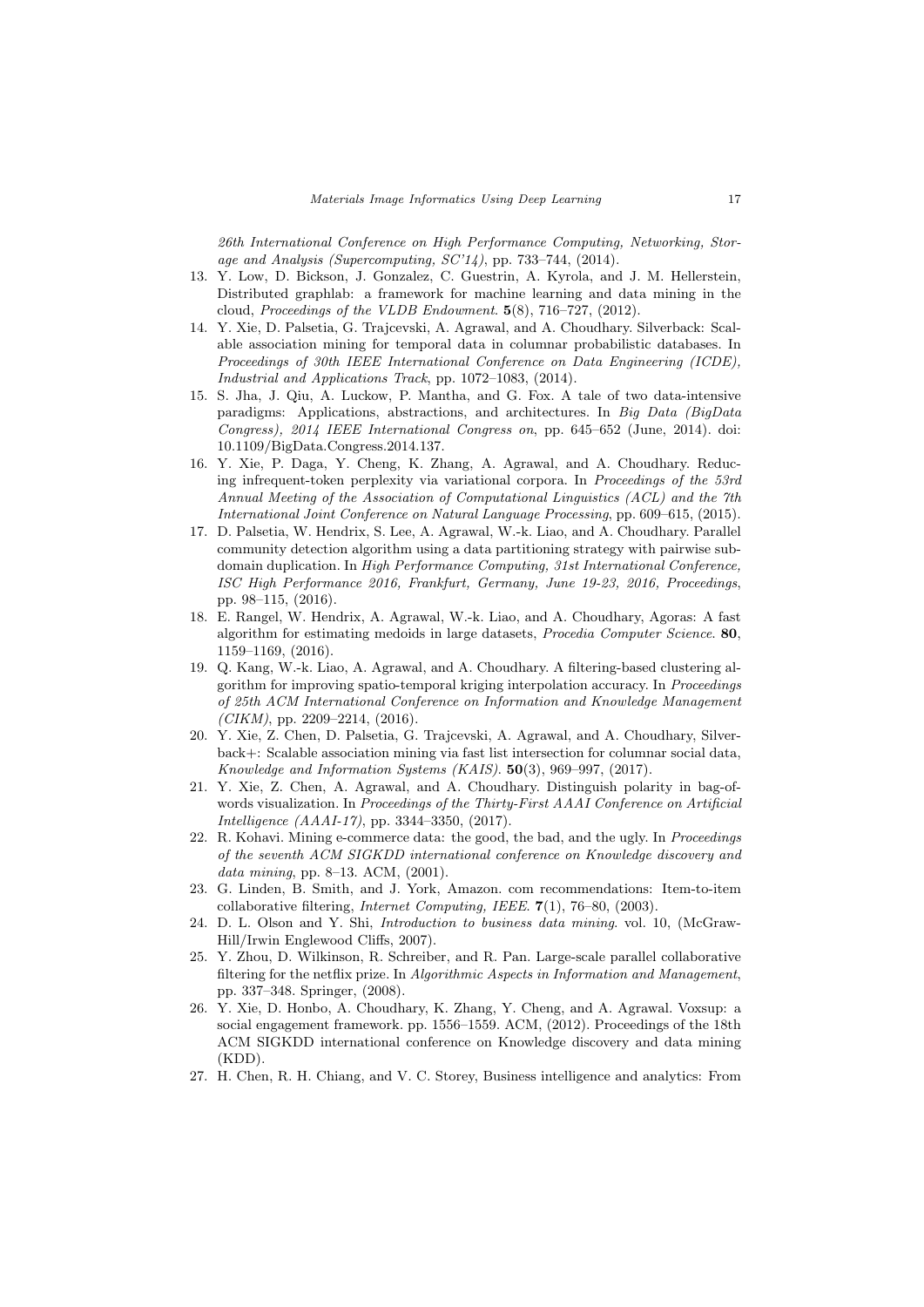big data to big impact., *MIS quarterly*. **36**(4), 1165–1188, (2012).

- 28. R. Liu, A. Agrawal, W.-k. Liao, and A. Choudhary. Enhancing financial decisionmaking using social behavior modeling. In Proceedings of 8th KDD Workshop on Social Network Mining and Analysis for Business, Consumer and Social Insights (SNAKDD), pp. 13:1–13:5, (2014). Article No. 13.
- 29. A. Agrawal, S. Misra, R. Narayanan, L. Polepeddi, and A. Choudhary. A lung cancer outcome calculator using ensemble data mining on seer data. In Proceedings of the Tenth International Workshop on Data Mining in Bioinformatics, BIOKDD '11, pp. 5:1–5:9, New York, NY, USA, (2011). ACM. ISBN 978-1-4503-0839-7. doi: http://doi.acm.org/10.1145/2003351.2003356. URL http://doi.acm.org/10.1145/ 2003351.2003356.
- 30. A. Agrawal and A. Choudhary, Association rule mining based hotspot analysis on seer lung cancer data, International Journal of Knowledge Discovery in Bioinformatics.  $2(2)$ , 34–54,  $(2011)$ .
- 31. H. C. Koh, G. Tan, et al., Data mining applications in healthcare, Journal of healthcare information management.  $19(2)$ , 65, (2011).
- 32. A. Agrawal, S. Misra, R. Narayanan, L. Polepeddi, and A. Choudhary, Lung cancer survival prediction using ensemble data mining on seer data, Scientific Programming.  $20(1)$ , 29-42, (2012).
- 33. J. S. Mathias, A. Agrawal, J. Feinglass, A. J. Cooper, D. W. Baker, and A. Choudhary, Development of a 5 year life expectancy index in older adults using predictive mining of electronic health record data, Journal of the American Medical Informatics Association. **20**, e118-e124, (2013).
- 34. L. Liu, J. Tang, Y. Cheng, A. Agrawal, W.-k. Liao, and A. Choudhary. Mining diabetes complication and treatment patterns for clinical decision support. In Proceedings of 22th ACM International Conference on Information and Knowledge Management (CIKM 2013), San Francisco, USA, Oct. 2013, pp. 279–288, (2013).
- 35. A. Agrawal and A. Choudhary. An analysis of variation in hospital billing using medicare data. In Proceedings of the KDD Workshop on Data Mining for Healthcare  $(DMH)$ , pp. 1–6, (2013).
- 36. C. K. Reddy and C. C. Aggarwal, Healthcare data analytics. vol. 36, (CRC Press, 2015).
- 37. A. Agrawal, J. Mathias, D. Baker, and A. Choudhary. Identifying hotspots in five year survival electronic health records of older adults. In Proceedings of 6th IEEE International Conference on Computational Advances in Bio and Medical Sciences  $(ICCABS)$ , pp. 1–6,  $(2016)$ .
- 38. A. Agrawal, J. Mathias, D. Baker, and A. Choudhary. Five year life expectancy calculator for older adults. In Proceedings of IEEE International Conference on Data Mining (ICDM), pp. 1280–1283, (2016).
- 39. R. Al-Bahrani, A. Agrawal, and A. Choudhary, Survivability prediction of colon cancer patients using neural networks, Health Informatics Journal. p. 1460458217720395,  $(2017)$
- 40. K. Lee, S. A. Hasan, O. Farri, A. Choudhary, and A. Agrawal. Medical concept normalization for online user-generated texts. In Proceedings of the Fifth International Conference on Healthcare Informatics (ICHI), pp. 462–469, (2017).
- 41. W. Hendrix, I. Tetteh, A. Agrawal, F. Semazzi, W.-k. Liao, and A. Choudhary. Community dynamics and analysis of decadal trends in climate data. In 3rd IEEE ICDM Workshop on Knowledge Discovery from Climate Data, (ClimKD), pp. 9–14,  $(2011).$
- 42. F. Olaiya and A. B. Adeyemo, Application of data mining techniques in weather pre-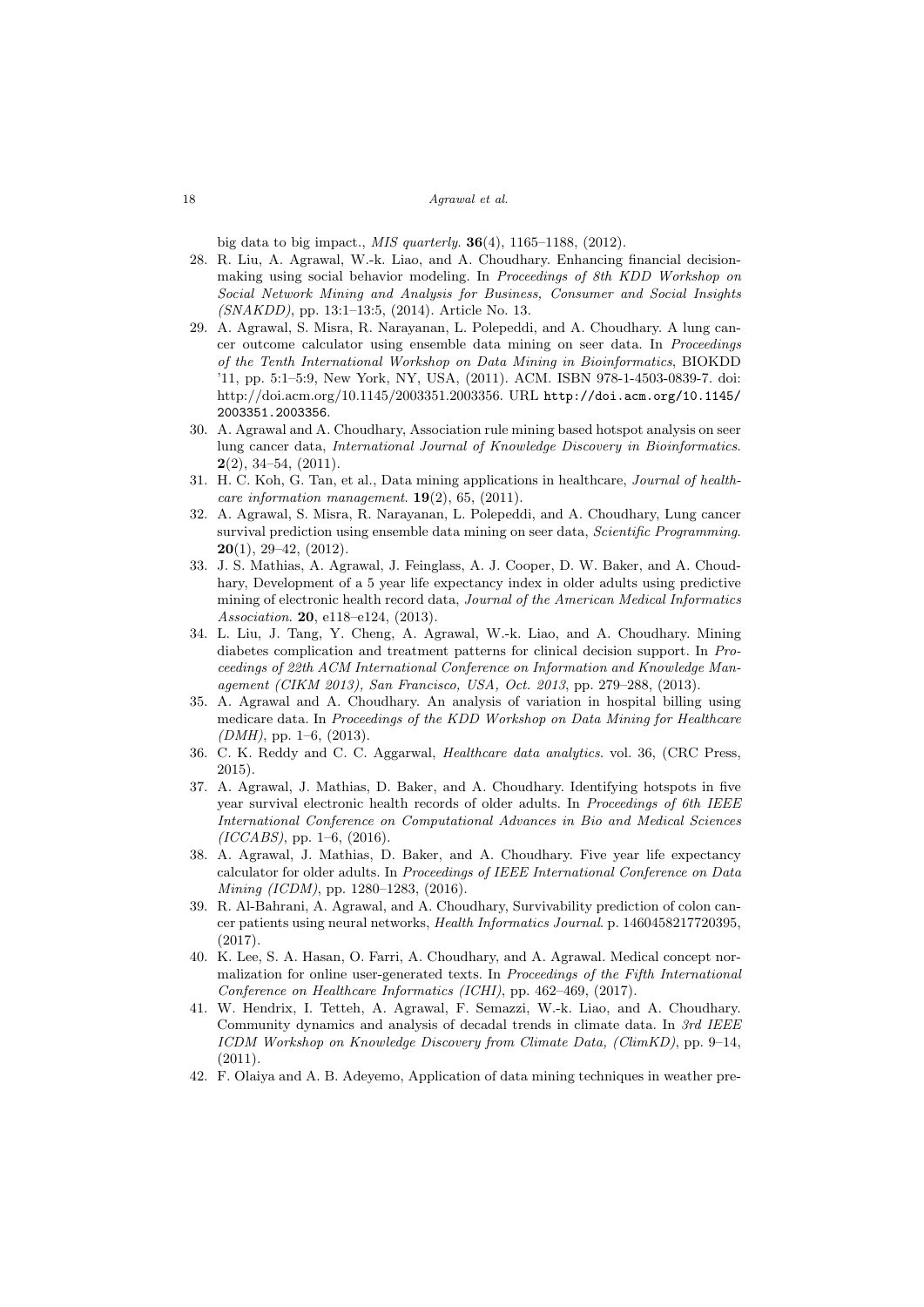diction and climate change studies, International Journal of Information Engineering and Electronic Business (IJIEEB). 4(1), 51, (2012).

- 43. Z. Chen, Y. Xie, Y. Cheng, K. Zhang, A. Agrawal, W.-k. Liao, N. Samatova, and A. Choudhary. Forecast oriented classification of spatio-temporal extreme events. In Proceedings of the 23rd International Joint Conference on Artificial Intelligence  $(IJCAI),$  pp. 2952–2954,  $(2013).$
- 44. J. H. Faghmous and V. Kumar. Spatio-temporal data mining for climate data: Advances, challenges, and opportunities. In Data Mining and Knowledge Discovery for Big Data, pp. 83–116. Springer, (2014).
- 45. A. R. Ganguly, E. Kodra, A. Agrawal, A. Banerjee, S. Boriah, S. Chatterjee, S. Chatterjee, A. Choudhary, D. Das, J. Faghmous, P. Ganguli, S. Ghosh, K. Hayhoe, C. Hays, W. Hendrix, Q. Fu, J. Kawale, D. Kumar, V. Kumar, W.-k. Liao, S. Liess, R. Mawalagedara, V. Mithal, R. Oglesby, K. Salvi, P. K. Snyder, K. Steinhaeuser, D. Wang, and D. Wuebbles, Toward enhanced understanding and projections of climate extremes using physics-guided data mining techniques, Nonlinear Processes in Geophysics. 21, 777–795, (2014).
- 46. C. Jin, Q. Fu, H. Wang, W. Hendrix, Z. Chen, A. Agrawal, A. Banerjee, and A. Choudhary. Running map inference on million node graphical models: A high performance computing perspective. In Proceedings of the 15th IEEE/ACM International Symposium on Cluster, Cloud and Grid Computing (CCGrid), pp. 565–575, (2015).
- 47. V. Lakshmanan, E. Gilleland, A. McGovern, and M. Tingley, Machine Learning and Data Mining Approaches to Climate Science. (Springer, 2015).
- 48. S. F. Altschul, T. L. Madden, A. A. Schäffer, J. Zhang, Z. Zhang, W. Miller, and D. J. Lipman, Gapped BLAST and PSI-BLAST: A New Generation of Protein Database Search Programs., Nucleic Acids Research. 25(17), 3389–3402, (1997). ISSN 0305- 1048. doi: 10.1093/nar/25.17.3389. URL http://dx.doi.org/10.1093/nar/25.17. 3389.
- 49. A. Agrawal and X. Huang, PSIBLAST PairwiseStatSig: reordering PSI-BLAST hits using pairwise statistical significance, Bioinformatics. 25(8), 1082–1083, (2009).
- 50. A. Agrawal, A. Mittal, R. Jain, and R. Takkar, Fuzzy-adaptive-thresholding-based exon prediction, International Journal of Computational Biology and Drug Design. 3(4), 311–333, (2010).
- 51. A. Agrawal and X. Huang, Pairwise statistical significance of local sequence alignment using sequence-specific and position-specific substitution matrices, IEEE/ACM Transactions on Computational Biology and Bioinformatics. 8(1), 194–205, (2011).
- 52. S. Misra, A. Agrawal, W.-k. Liao, and A. Choudhary, Anatomy of a hash-based long read sequence mapping algorithm for next generation dna sequencing, Bioinformatics.  $27(2)$ , 189-195, (2011).
- 53. A. Agrawal, S. Misra, D. Honbo, and A. Choudhary, Parallel pairwise statistical significance estimation of local sequence alignment using message passing interface library, Concurrency and Computation: Practice and Experience. 23(17), 2269–2279, (2011).
- 54. Y. Zhang, S. Misra, A. Agrawal, M. M. A. Patwary, W.-k. Liao, Z. Qin, and A. Choudhary, Accelerating pairwise statistical significance estimation for local alignment by harvesting gpu's power, BMC Bioinformatics. 13(Suppl 5), S3, (2012).
- 55. A. O'Driscoll, J. Daugelaite, and R. D. Sleator, 'big data', hadoop and cloud computing in genomics, Journal of biomedical informatics. 46(5), 774–781, (2013).
- 56. Y. Xie, Z. Chen, K. Zhang, Y. Cheng, D. K. Honbo, A. Agrawal, and A. Choudhary, Muses: a multilingual sentiment elicitation system for social media data, IEEE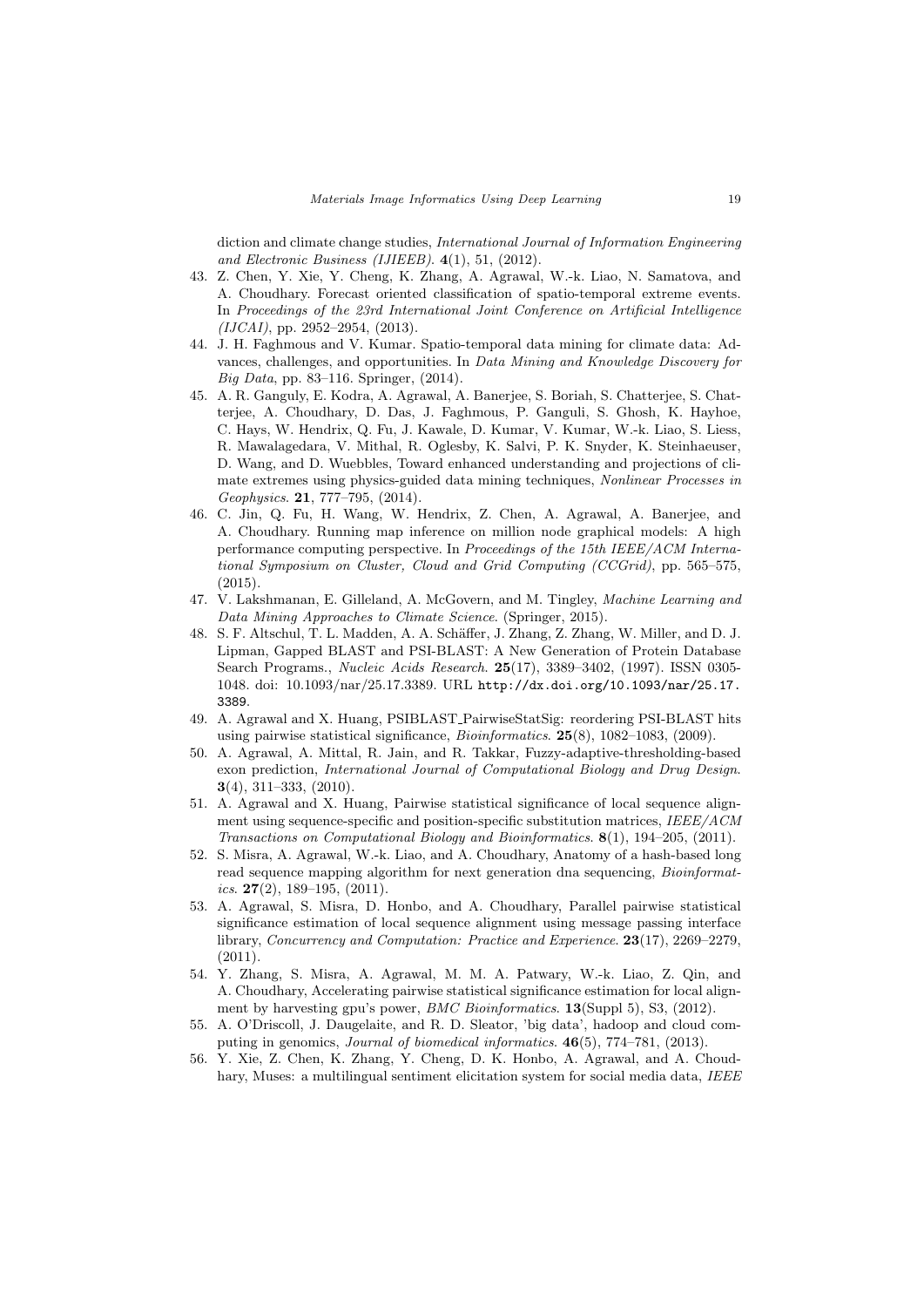Intelligent Systems. 99, 1541–1672, (2013).

- 57. K. Lee, A. Agrawal, and A. Choudhary. Real-time disease surveillance using twitter data: Demonstration on flu and cancer. In Proceedings of the 19th ACM SIGKDD International Conference on Knowledge Discovery and Data Mining, KDD '13, pp. 1474–1477, New York, NY, USA, (2013). ACM. ISBN 978-1-4503-2174-7. doi: 10. 1145/2487575.2487709. URL http://doi.acm.org/10.1145/2487575.2487709.
- 58. Y. Xie, Z. Chen, Y. Cheng, K. Zhang, A. Agrawal, W.-k. Liao, and A. Choudhary. Detecting and tracking disease outbreaks by mining social media data. In Proceedings of the 23rd International Joint Conference on Artificial Intelligence (IJCAI), pp. 2958–2960, (2013).
- 59. D. Palsetia, M. M. A. Patwary, A. Agrawal, and A. Choudhary, Excavating social circles via user-interests, Social Network Analysis and Mining. 4(1), 1–12, (2014).
- 60. D. Palsetia, M. Patwary, W. Hendrix, A. Agrawal, and A. Choudhary. Clique guided community detection. In Proceedings of 2014 IEEE International Conference on Big Data (BigData), pp. 500–509, (2014).
- 61. Y. Cheng, A. Agrawal, H. Liu, and A. Choudhary. Social role identification via dual uncertainty minimization regularization. In Proceedings of International Conference on Data Mining (ICDM), pp. 767–772, (2014).
- 62. R. Zafarani, M. A. Abbasi, and H. Liu, Social media mining: an introduction. (Cambridge University Press, 2014).
- 63. K. Lee, A. Agrawal, and A. Choudhary. Mining social media streams to improve public health allergy surveillance. In Proceedings of IEEE/ACM International Conference on Social Networks Analysis and Mining (ASONAM), pp. 815–822, (2015).
- 64. K. Lee, A. Agrawal, and A. Choudhary. Forecasting influenza levels using real-time social media streams. In Proceedings of the Fifth International Conference on Healthcare Informatics (ICHI), pp. 409–414, (2017).
- 65. C. C. Fischer, K. J. Tibbetts, D. Morgan, and G. Ceder, Predicting crystal structure by merging data mining with quantum mechanics, Nature materials. 5(8), 641–646, (2006).
- 66. K. Gopalakrishnan, A. Agrawal, H. Ceylan, S. Kim, and A. Choudhary, Knowledge discovery and data mining in pavement inverse analysis, *Transport.*  $28(1)$ ,  $1-10$ , (2013).
- 67. P. Deshpande, B. P. Gautham, A. Cecen, S. Kalidindi, A. Agrawal, and A. Choudhary, Application of Statistical and Machine Learning Techniques for Correlating Properties to Composition and Manufacturing Processes of Steels, In 2nd World Congress on Integrated Computational Materials Engineering, pp. 155–160. John Wiley & Sons, Inc., (2013). ISBN 9781118767061.
- 68. A. Agrawal, P. D. Deshpande, A. Cecen, G. P. Basavarsu, A. N. Choudhary, and S. R. Kalidindi, Exploration of data science techniques to predict fatigue strength of steel from composition and processing parameters, Integrating Materials and Manufacturing Innovation.  $3(8)$ , 1–19, (2014).
- 69. B. Meredig, A. Agrawal, S. Kirklin, J. E. Saal, J. W. Doak, A. Thompson, K. Zhang, A. Choudhary, and C. Wolverton, Combinatorial screening for new materials in unconstrained composition space with machine learning, Physical Review B. 89 (094104), 1–7, (2014).
- 70. R. Liu, Y. C. Yabansu, A. Agrawal, S. R. Kalidindi, and A. N. Choudhary, Machine learning approaches for elastic localization linkages in high-contrast composite materials, Integrating Materials and Manufacturing Innovation. 4(13), 1–17, (2015).
- 71. R. Liu, A. Kumar, Z. Chen, A. Agrawal, V. Sundararaghavan, and A. Choudhary, A predictive machine learning approach for microstructure optimization and materials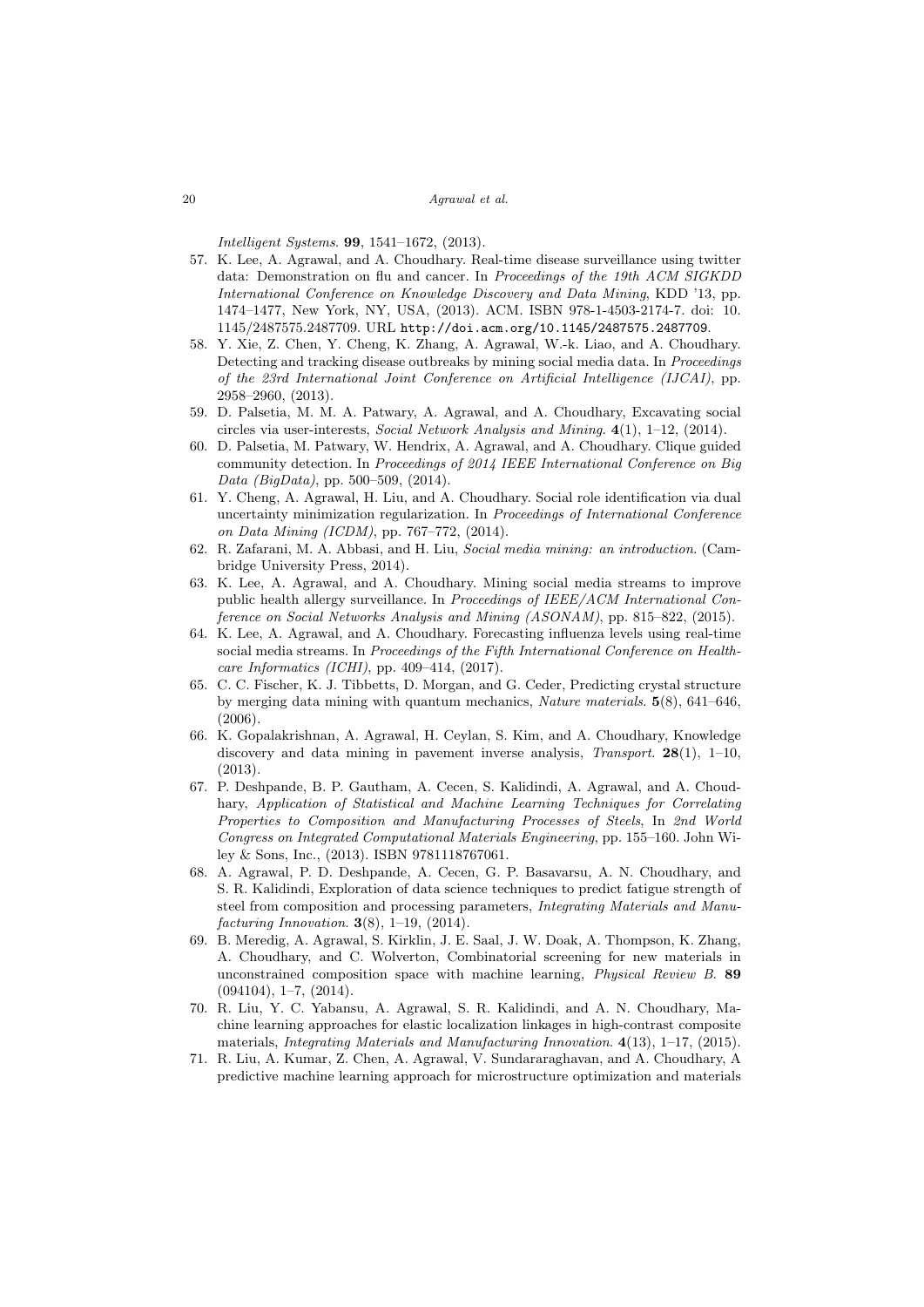design, Nature Scientific Reports. 5(11551), (2015).

- 72. S. R. Kalidindi and M. D. Graef, Materials data science: Current status and future outlook, Annual Review of Materials Research. 45(1), 171–193, (2015). doi: 10.1146/annurev-matsci-070214-020844. URL http://dx.doi.org/10.1146/ annurev-matsci-070214-020844.
- 73. L. Ward, A. Agrawal, A. Choudhary, and C. Wolverton, A general-purpose machine learning framework for predicting properties of inorganic materials, npj Computational Materials. 2(16028), (2016).
- 74. A. Agrawal and A. Choudhary. A fatigue strength predictor for steels using ensemble data mining. In Proceedings of 25th ACM International Conference on Information and Knowledge Management (CIKM), pp. 2497–2500, (2016).
- 75. A. Furmanchuk, A. Agrawal, and A. Choudhary, Predictive analytics for crystalline materials: Bulk modulus, RSC Advances. 6(97), 95246–95251, (2016).
- 76. A. Agrawal, B. Meredig, C. Wolverton, and A. Choudhary. A formation energy predictor for crystalline materials using ensemble data mining. In Proceedings of IEEE International Conference on Data Mining (ICDM), pp. 1276–1279, (2016).
- 77. L. Ward, R. Liu, A. Krishna, V. I. Hegde, A. Agrawal, A. Choudhary, and C. Wolverton, Including crystal structure attributes in machine learning models of formation energies via voronoi tessellations, Physical Review B. 96(2), 024104, (2017).
- 78. R. Liu, Y. C. Yabansu, Z. Yang, A. N. Choudhary, S. R. Kalidindi, and A. Agrawal, Context aware machine learning approaches for modeling elastic localization in threedimensional composite microstructures, Integrating Materials and Manufacturing Innovation. pp. 1–12, (2017).
- 79. A. Furmanchuk, J. E. Saal, J. W. Doak, G. B. Olson, A. Choudhary, and A. Agrawal, Prediction of seebeck coefficient for compounds without restriction to fixed stoichiometry: A machine learning approach, Journal of Computational Chemistry. 39 (4), 191–202, (2018). ISSN 1096-987X. doi: 10.1002/jcc.25067. URL http://dx.doi. org/10.1002/jcc.25067.
- 80. Y. Liu, W.-k. Liao, and A. Choudhary. Design and evaluation of a parallel hop clustering algorithm for cosmological simulation. In Parallel and Distributed Processing Symposium, 2003. Proceedings. International, pp. 8-pp. IEEE, (2003).
- 81. N. M. Ball and R. J. Brunner, Data mining and machine learning in astronomy, International Journal of Modern Physics D. 19(07), 1049–1106, (2010).
- 82. M. Brescia, S. Cavuoti, M. Paolillo, G. Longo, and T. Puzia, The detection of globular clusters in galaxies as a data mining problem, Monthly Notices of the Royal Astronomical Society. 421(2), 1155–1165, (2012).
- 83. J. VanderPlas, A. J. Connolly, Ž. Ivezić, and A. Gray. Introduction to astroml: Machine learning for astrophysics. In Intelligent Data Understanding (CIDU), 2012 Conference on, pp. 47–54. IEEE, (2012).
- 84. A. Agnello, B. C. Kelly, T. Treu, and P. J. Marshall, Data mining for gravitationally lensed quasars, Monthly Notices of the Royal Astronomical Society. 448(2), 1446– 1462, (2015).
- 85. E. Rangel, N. Li, S. Habib, T. Peterka, A. Agrawal, W.-k. Liao, and A. Choudhary. Parallel dtfe surface density field reconstruction. In *Proceedings of IEEE Cluster*, pp. 30–39, (2016).
- 86. E. Rangel, N. Frontiere, S. Habib, K. Heitmann, W.-k. Liao, A. Agrawal, and A. Choudhary. Building halo merger trees from the q continuum simulation. In Proceedings of 24th IEEE International Conference on High Performance Computing, Data, and Analytics (HiPC'17), pp. 398–407, (2017).
- 87. Y. LeCun, Y. Bengio, and G. Hinton, Deep learning, nature. 521(7553), 436, (2015).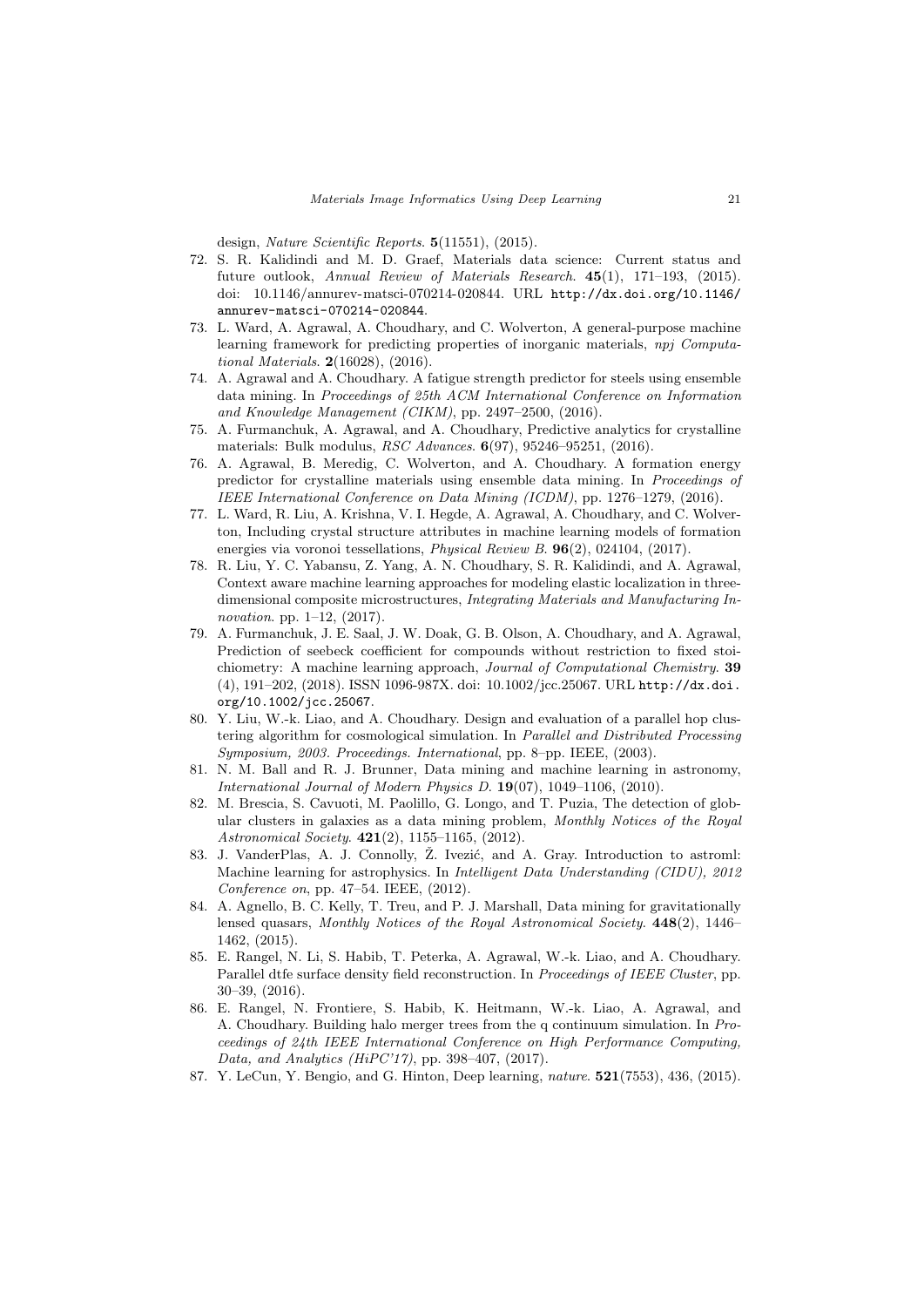- 88. A. Krizhevsky, I. Sutskever, and G. E. Hinton. Imagenet classification with deep convolutional neural networks. In Advances in neural information processing systems, pp. 1097–1105, (2012).
- 89. G. Hinton, L. Deng, D. Yu, G. E. Dahl, A.-r. Mohamed, N. Jaitly, A. Senior, V. Vanhoucke, P. Nguyen, T. N. Sainath, et al., Deep neural networks for acoustic modeling in speech recognition: The shared views of four research groups, Signal Processing Magazine, IEEE. 29(6), 82–97, (2012).
- 90. K. Rajan, Materials informatics: The materials "gene" and big data, Annual Review of Materials Research. 45(1), 153–169, (2015). doi: 10.1146/ annurev-matsci-070214-021132.
- 91. Materials Genome Initiative for Global Competitiveness, June 2011; OSTP 2011.
- 92. Materials Genome Initiative Strategic Plan, National Science and Technology Council Committee on Technology Subcommittee on the Materials Genome Initiative, June 2014.
- 93. R. Liu, A. Agrawal, W.-k. Liao, M. D. Graef, and A. Choudhary. Materials discovery: Understanding polycrystals from large-scale electron patterns. In Proceedings of IEEE BigData Workshop on Advances in Software and Hardware for Big Data to Knowledge Discovery (ASH), pp. 2261–2269, (2016).
- 94. K. Gopalakrishnan, S. K. Khaitan, A. Choudhary, and A. Agrawal, Deep convolutional neural networks with transfer learning for computer vision-based data-driven pavement distress detection, Construction and Building Materials. 157, 322–330, (2017).
- 95. K. Gopalakrishnan, H. Gholami, A. Vidyadharan, A. Choudhary, and A. Agrawal, Crack damage detection in unmanned aerial vehicle images of civil infrastructure using pre-trained deep learning model, International Journal for Traffic and Transport Engineering.  $8(1)$ , 1–14, (2018).
- 96. M. Baccouche, F. Mamalet, C. Wolf, C. Garcia, and A. Baskurt. Sequential deep learning for human action recognition. In International Workshop on Human Behavior Understanding, pp. 29–39. Springer, (2011).
- 97. K. He, X. Zhang, S. Ren, and J. Sun. Deep residual learning for image recognition. In Proceedings of the IEEE conference on computer vision and pattern recognition, pp. 770–778, (2016).
- 98. R. Collobert and J. Weston. A unified architecture for natural language processing: Deep neural networks with multitask learning. In Proceedings of the 25th international conference on Machine learning, pp. 160–167. ACM, (2008).
- 99. X. Glorot, A. Bordes, and Y. Bengio. Domain adaptation for large-scale sentiment classification: A deep learning approach. In Proceedings of the 28th international conference on machine learning (ICML-11), pp. 513–520, (2011).
- 100. G. E. Dahl, D. Yu, L. Deng, and A. Acero, Context-dependent pre-trained deep neural networks for large-vocabulary speech recognition, IEEE Transactions on audio, speech, and language processing.  $20(1)$ ,  $30-42$ ,  $(2012)$ .
- 101. A. Coates, B. Huval, T. Wang, D. Wu, B. Catanzaro, and N. Andrew. Deep learning with cots hpc systems. In *International Conference on Machine Learning*, pp. 1337– 1345, (2013).
- 102. S. Lee, D. Jha, A. Agrawal, A. Choudhary, and W.-k. Liao. Parallel deep convolutional neural network training by exploiting the overlapping of computation and communication. In Proceedings of 24th IEEE International Conference on High Performance Computing, Data, and Analytics (HiPC'17), pp. 183–192, (2017).
- 103. S. J. Pan and Q. Yang, A survey on transfer learning, IEEE Transactions on knowledge and data engineering.  $22(10)$ , 1345-1359, (2010).